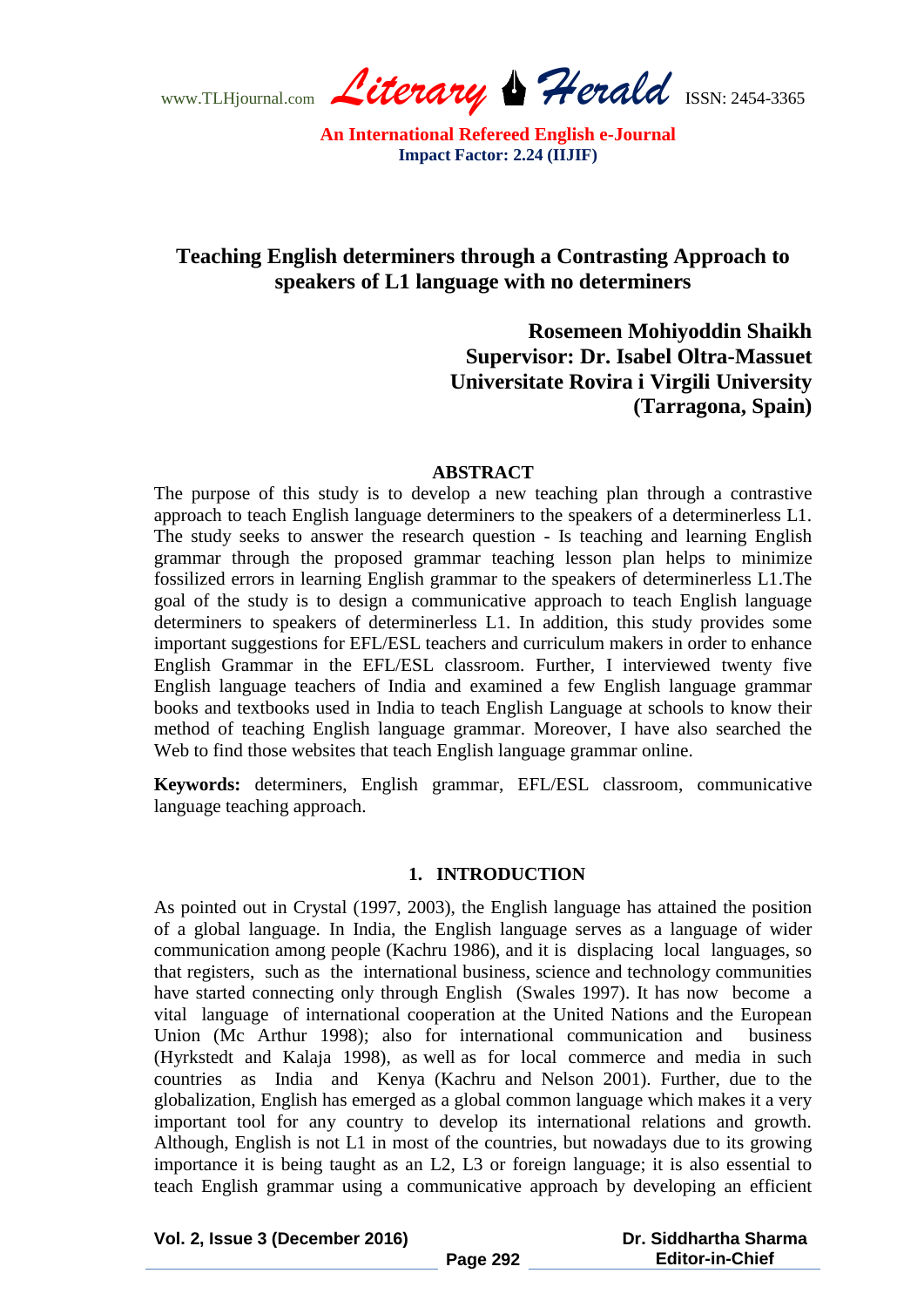www.TLHjournal.com *Literary Herald*ISSN: 2454-3365

lesson plan in which learners are actively engaged in the learning process rather than teaching grammar using the traditional method. As pointed out in Chang  $(2011:14)$  "the communicative approach makes language teaching as in real-world situation". In contrast, The traditional method primarily uses the technique where students do not get enough opportunity to practice and actively involve in learning and this leads to rote memorization by the students and hence, they do not remember it for the long-term due to lack of practical and correct use of the target grammar topics.

In addition, it is difficult to learn determiners of the English language when L1 grammar has no determiners.

Considering Hindi and other South Asian Languages, Swan and Smith (2001:237), pointed out that South Asian languages including Hindi have no definite article and only the number *one* is used instead of the indefinite. In Hindi the number *one* is used instead of *a* and *an*, for example, *a banana* is said as *ek kela* 'one banana' in Hindi. Consequently, confusions occurs to use determiners in the English language, where learners often omit the articles, especially *the*, or substitute *one* for the indefinite article.

In addition, The National Curriculum Framework (2005) of India stresses to teach only reading and writing skills of the English language and does not even mention the knowledge of grammar. This kind of ignorance of the L2 grammar causes fossilized errors in the process of L2 learning. According to Selinker (1972) where L2 learners fail to reach the target language competence or they stop acquiring the knowledge of L2, it causes obstacles in using the L2 is called as fossilization. To avoid these kinds of fossilized errors, Catelly (2012) suggests three stages to be considered while teaching L2, those are - reflection, correction and raising awareness. This process of getting rid of from fossilized errors is called as defossilization. I believe these stages play an important role to avoid fossilization and hence, I am proposing a lesson plan using the communicative language teaching approach and the Presentation Practice Production (PPP) method to teach English grammar to the speakers of the determinerless language in order to avoid their fossilized errors while using English determiners.

Furthermore, while discussing about second language acquisition, the linguist, Mukattash **(**1986) proposed that certain error types are not susceptible to being defossilized. Tanaka (2000) contends, however, that perhaps fossilization can be remedied if a consciousness- raising approach was used, and Brown (1994) argues that fossilization could be reversed and should not be viewed as some sort of terminal illness. According to Han & Selinker (1999), fossilization is irreversible. However, Johnson (2002) argues and suggests to find out the reasons of fossilization occurance, so that we would understand foreign language acquisition process better and we may prevent its occurrence by finding out the solutions. Likewise, Wangdong (2005) suggested that the language researcher needs to discover how to prevent the occurrence of fossilized errors in learners individual interlanguage. He also added that the language teacher must have a goal to prevent the occurrence of fossilization rather than to defossilize existing errors.

Hence, I would like to suggest that the English language teachers must teach and explain grammar, raise grammar awareness and conduct sessions with an effective

| Vol. 2, Issue 3 (December 2016) |          | Dr. Siddhartha Sharma  |
|---------------------------------|----------|------------------------|
|                                 | Page 293 | <b>Editor-in-Chief</b> |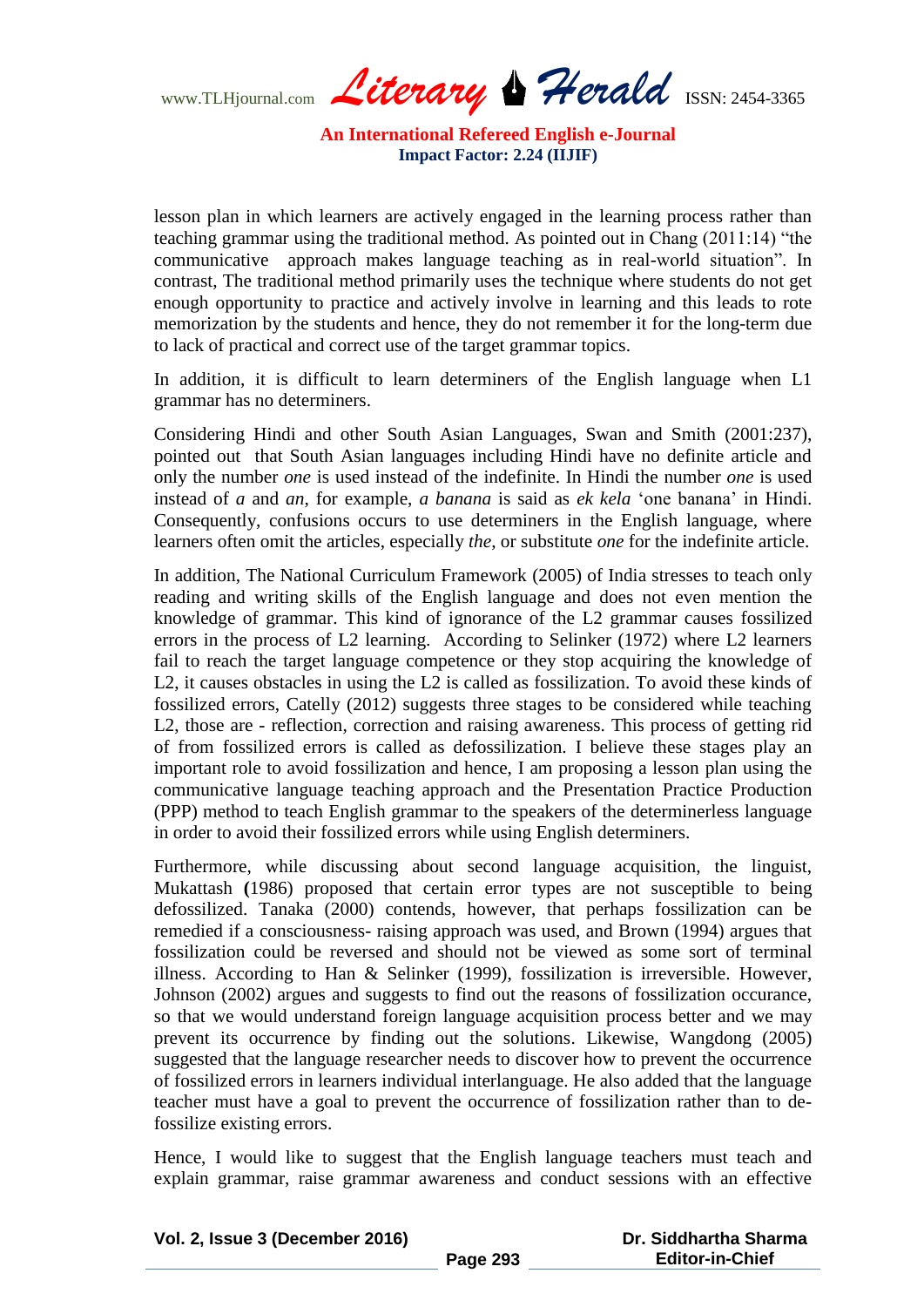www.TLHjournal.com *Literary Herald*ISSN: 2454-3365

teaching method so that students can learn the grammar of the English language without fossilization. This way there will be no issue about fossilization and de-fossilization in the ESL/EFL classroom.

### **2. JUSTIFICATION**

# **Why teaching grammar (determiners) through The CLT Approach is necessary for the ESL/ EFL classroom:**

While discussing the Communicative Language Teaching approach, Howatt (1984) mentioned that the CLT approach stresses the importance of providing learners with opportunities to use English for communicative purposes and attempts to integrate such activities into a wider program of language teaching. Whereas, Howatt (1984) mentioned the Communicative Language Teaching approach provides opportunities for the learners to use English language for communicative purpose. Similarly, Chang  $(2011:16)$  added, "according to the communicative approach, teaching and learning are for communication. It presupposes that language always occurs in a social context, and it should not be divorced from its context when it is being taught". Learning in order to communicate is now commonplace.

Moreover, Liu & Shi (2007) mentioned, American and British proponents observes the communicative approach's aims:

(i) To make communicative competence as the goal of language teaching

(ii) To develop procedures for the teaching of the four language skills.

In addition, Larsen-Freeman (1986) stated the role of a teacher is as the active facilitator of her/his student's learning in the Communicative Language Teaching Approach.

Furthermore, it is believed that learning occurs as learners are actively involved in a process of meaning and knowledge construction as opposed to passively receiving information. Learners are the makers of meaning and knowledge. Hence, teaching through the Communicative Approach is always advantageous in the EFL/ESL Classroom.

#### **3. ELITERATURE RVIEW**

Yamada and Matsura's study (1982) found that Japanese students' use English articles randomly and most of the time they don't use it at all due to the influence of their L1. Further, Kachru (1976) added that article use in Indian English is missing and dispossessed articles. The use of article *a, an,* and *the* in Indian English provide a good example of the grammar of Indian English Shekhar and Hegde (1996). Similarly, Agnihotri, Khanna and Mukherjee (1984), Lukmani (1992), Jacob (1998) pointed out that Indian English speakers tend to delete English articles and in some cases drop where necessary and add where not necessary. This mainly happens because of the absence of the article system in Indian languages, i.e. Hindi, Urdu, Marathi, Gujarathi, Punjabi, Tamil, Telugu, Bengali, Kannada, Malyalam, Odia, Assami etc. In addition, Rinnert and Hansen (1986) mentioned that article is not only a problem for

**Vol. 2, Issue 3 (December 2016)**

 **Dr. Siddhartha Sharma Editor-in-Chief**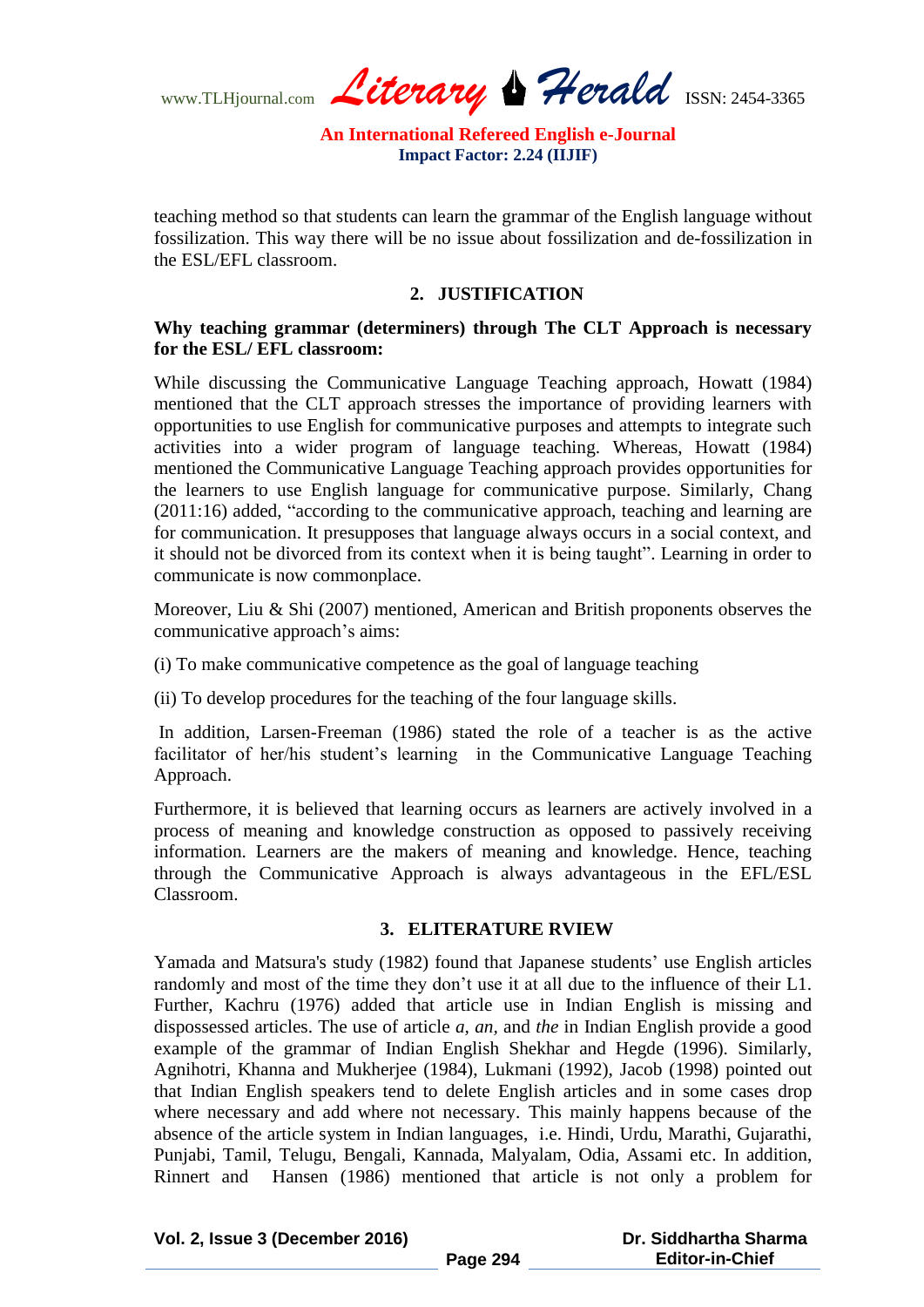www.TLHjournal.com *Literary Herald*ISSN: 2454-3365

determinerless L1 speakers, but this is also a problem of those who's L1 has determiner but the use of determiner is not similar as the English language. They also added that all EFL/ESL textbooks have included articles, but only a few books have used a systematic approach or enough exercises are given to practice the grammar. They also suggested that teachers perceived the need for a better understanding of the system and many advanced learners have requested help with articles. Thus, I believe a systematic approach to teaching English articles has a significant, although limited place in EFL/ESL pedagogy.

Furthermore, Agnihotri, Khanna and Mukherjee (1984) point out that some teachers do not make the distinction clear and what the students are generally taught is just that *an* is used before the letters *a, e, i, o, u*. In addition, in teaching the definite article *the*, teachers generally concentrate on specification due to the use of superlative degree or retrospective reference. Leech and Svartvik (2003) suggested to EFL/ESL teachers that while teaching determiners in the EFL/ESL Classroom, teachers should explain that the use of *a* and *an* depends on pronunciation, not on spelling for instance, we use *a* before a consonant sound and *an* before a vowel sound.

Moreover, Kannan (2009) stated about the Indian students that they learn basic grammar only for passing the exams and their aim is not to face any real life situations. He also added that Application-oriented advanced grammar is not taught in the schools and the Examination system does not stress on testing student's analytical and creative skills, in this process, students only memorize lessons and reproduce them in exams it leads to rote memorization rather than learning the language for a communication purpose. Furthermore, after closely examining few English language textbooks and grammar books of Indian regional boards (Maharashtra, Tamilnadu) and National Council of Educational Research and Training (NCERT), I found out that a very short introduction of determiners and few exercises are given for the use of determiners. In addition, I have also asked twenty five Indian English language teachers about their methods of teaching determiners and learnt that teachers give only a short introduction of determiners as given in the grammar books and explain it with examples.

However, as the researchers mentioned above, highlights only about the problems in teaching, learning and usage of articles in English language by the non-native English language learners. In fact, neither the researchers nor the textbooks and grammar books offer exercise based on the communicative approach. Whereas, there is a need of a lesson plan and teaching technique that efficiently solves all the problems mentioned by the researchers mentioned above and includes communicative approach.

#### **4. HYPOTHESIS**

1) Raising awareness of determiners for speakers of determinerless L1 in the EFL/ESL Classroom.

### **5. GOALS**

1) To analyze the problems posed in teaching determiners to speakers of determinerless languages.

**Vol. 2, Issue 3 (December 2016)**

#### **Dr. Siddhartha Sharma Editor-in-Chief**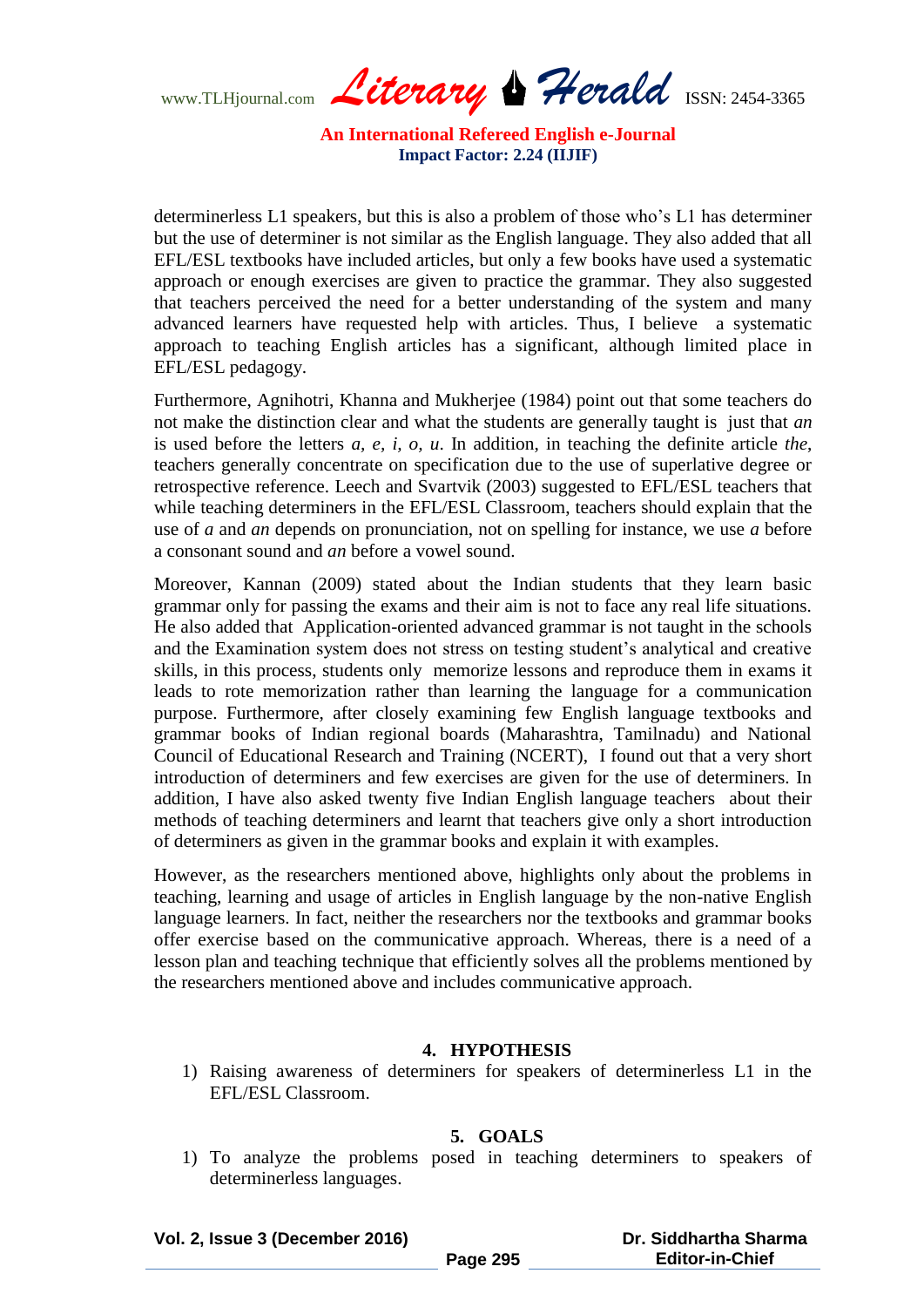www.TLHjournal.com *Literary Herald*ISSN: 2454-3365

- 2) To make a proposed grammar teaching lesson plan using the combination of communicative language teaching approach and the PPP method to teach the English grammar in the EFL/ESL classroom.
- 3) To test the proposed lesson plan on experimental group and control group to check its efficiency in order to raise grammar awareness in speakers of determinerless L1.

# **6. METHOD**

This research study aims to find a communicative approach grammar teaching lesson plan in the EFL/ESL Classroom for nonnative speakers of the English language in order to avoid de-fossilization in English as second language learning. I have searched few English language textbooks and grammar books which are referred to teach English

grammar in the Indian English language classroom, they are as follows–

- i) Vikas Golden Grammar Book: 1 (page no: 10)
- ii) Vikas Golden Grammar Book: 4 (page no: 21)
- iii) English textbook, standard 6: term 1 (page no: 80)
- iv) The New Grammar Tree: class 7 (page no: 48)
- v) English Course Communicative: Interact in English for class x (page no: 161)
- vi) Marigold Textbook in English for class v (page no: 143)
- vii) Honeycomb Textbook in English for class vii (page no: 67)
- viii) Honeydew Textbook in English for class viii (page no: 18-19)
- ix) First flight Textbook in English for class x (page no: 25)
- x) Kaleidoscope Textbook in English (Elective) for class xii (page no: 189)

Furthermore, I have also examined the following online course materials from the web:

1) Meritnation website for Std X - (http://www.meritnation.com/tamilnadu/class10/studymaterial/englishgrammar/english-grammar/13\_10\_7\_182)

2) LearnNext: Online course material for Std IX – (http://www.learnnext.com/CBSE/Class-9/English-Grammar/Articles-and-Determiners/Indefinite-Article-Usage/L-2069081.htm#container)

I have found that they provide a short description of the article in the audio-video resources which has also been considered in my study.

I have selected English language textbooks and grammar books for different age groups from primary to secondary, to know the teaching patterns of the English language grammar in India with respect to the teaching of determiners. Moreover, twenty five primary and secondary Indian teachers were asked via internet about their teaching style for teaching English grammar in the EFL/ESL classroom. Whereas some prefer to use the Traditional Explanation Method or the Deductive Method; none of them answered that they teach using the Communicative Language Teaching Approach. They also

| Vol. 2, Issue 3 (December 2016) |          | Dr. Siddhartha Sharma  |
|---------------------------------|----------|------------------------|
|                                 | Page 296 | <b>Editor-in-Chief</b> |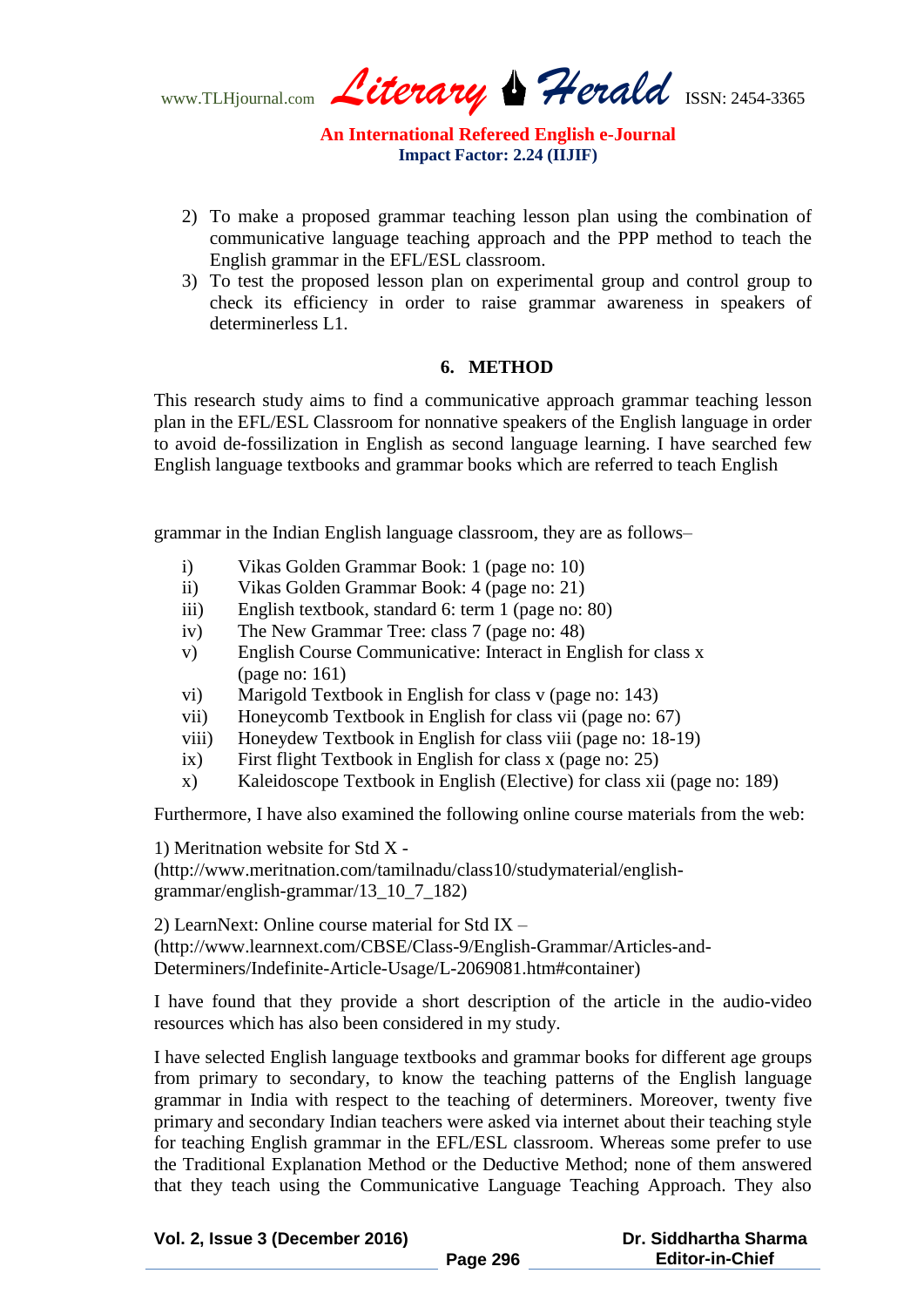www.TLHjournal.com *Literary Herald*ISSN: 2454-3365

added that after giving a short introduction of the topic, students are given exercises to solve from textbooks or grammar books i.e. Put *a* or *an* before each name, Fill in the blanks with appropriate articles etc. The English language teachers neither explain the grammar rule and use of it in detail nor give a topic to discuss in pair or groups to practice the target grammar in their own sentence. Hence, learners do not get any opportunity to practice the target language and grammar in their own sentences to use in real life situations in the EFL/ ESL classroom. As suggested by Catelly, there is lack of practical use of the target grammar in the classroom. This seems to be the major problem in the second language grammar teaching and learning process in the ESL/EFL classroom. Further, if there is an oral practice in the EFL/ESL classroom, the students can practice the grammar topic and the teacher can detect their grammar errors if they make mistakes. In addition, students can also learn from each other's mistakes when the teacher corrects their mistakes by eliciting right answers from the students in the classroom and their doubts can be clarified by the teacher. This kind of a communicative approach is essential to practice grammar in a real situation for the concrete learning of grammar rules. In fact, neither teachers motivate students to practice the grammar topic orally in the classroom, nor do they involve students in the grammar learning process as mentioned in the teacher's feedback, they give only a short description of the topic and ask students to solve the grammar exercises from the grammar books. Forming grammatical correct sentences and use them in conversations are lacking in the grammar translation method. Hence, these teaching methods cause fossilization in learning grammar and creates confusion for the learners whose L1 grammar is different from the L2 grammar (English language).

In addition, with the help of the English language teacher, I have conducted an experiment on two groups of 12 participants e.i. contol group and experimental group. These participants are 13-15yrs old students and they were selected randomly in both the groups. There are three steps in the experiment.

Firstly, the pre-test was conducted on both the groups in India. In this test, the teacher distributed worksheets to all the participants and asked to solve the exercises given in the worksheets on the basis of their previously acquired knowledge of the determiners.

Secondly, teaching sessions were conducted. In this step, the English language teacher taught to the control group by using the traditional grammar teaching method, in which she gave an introduction of the articles provided in the textbook and then she asked students to solve the exercise given in the workbook individually. Further, I taught to the experimental group online via Skype using my proposed grammar teaching lesson plan. In which, I mixed the Presentation Practice Production method with the communicative language teaching approach to facilitate students by giving the detailed introduction about the topic and then asked to solve the exercises by discussing in pairs. The grammar exercise is extracted from Walker & Elseworh (2000).

In the production stage, I asked students to make a conversation in pairs between a fruit/ vegetable seller and a buyer using the suitable determiners in the sentences. In the further stage, each pair was asked to play a role of a seller and a buyer in the classroom and if any pair made a mistake, I elicit the use of a suitable determiner from the students to correct their mistakes.

| Vol. 2, Issue 3 (December 2016) |          | Dr. Siddhartha Sharma  |
|---------------------------------|----------|------------------------|
|                                 | Page 297 | <b>Editor-in-Chief</b> |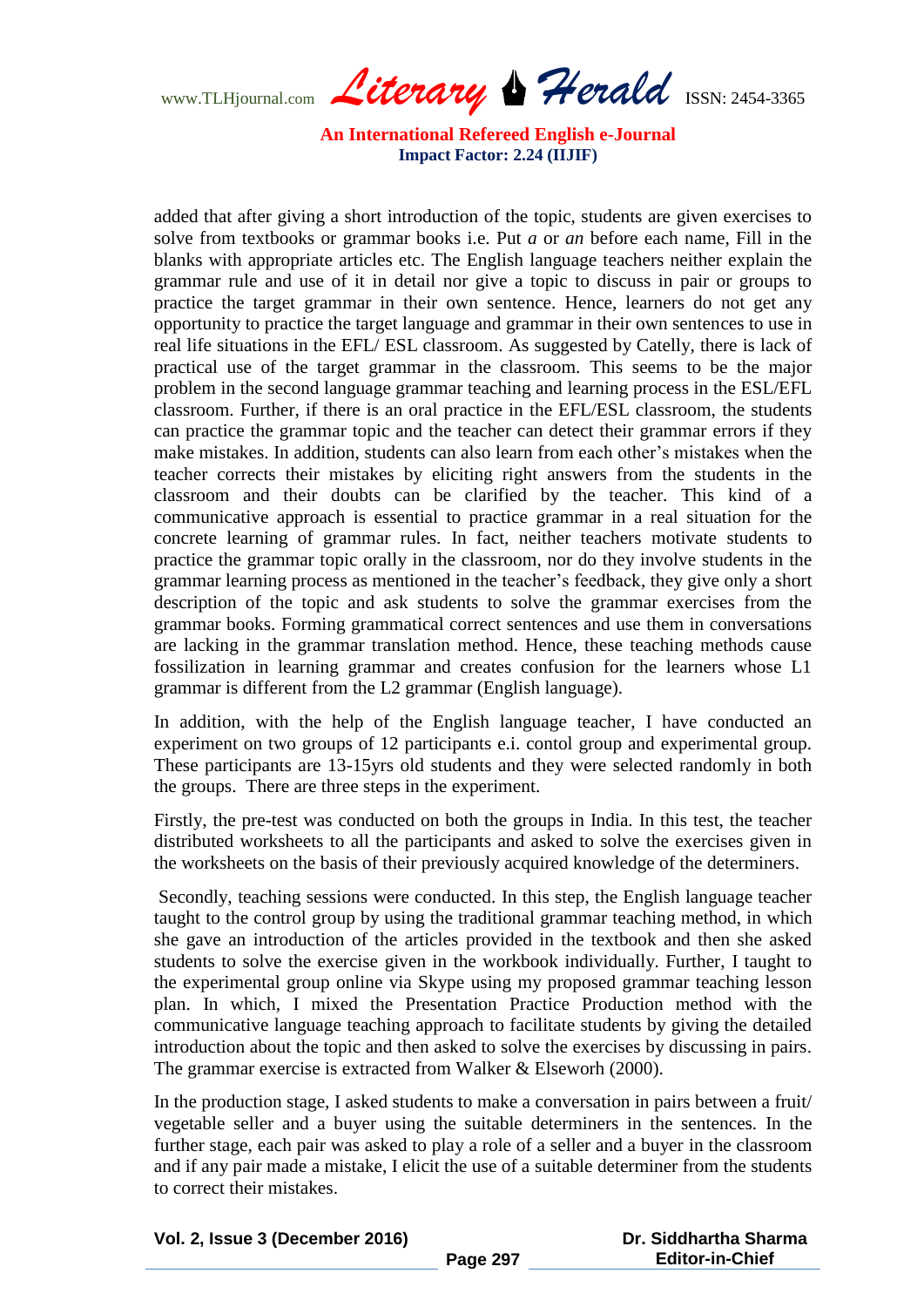www.TLHjournal.com *Literary Herald*ISSN: 2454-3365

Lastly, the English language teacher asked students of both the groups to solve the posttest in which the grammar exercises on the use of determiners were given.

# **7. FINDINGS**

The results obtained of all the six participants of the control and the six participants of the experimental group for pre-test and post-test has been indicated in the tables 1, 2, 3 &4

| <b>Pre-test results</b> |              |            |
|-------------------------|--------------|------------|
| <b>Control Group</b>    | Score Max 20 | Percentage |
| Student 1               | 10           | 50         |
| Student 2               | 9            | 45         |
| Student 3               | 11           | 55         |
| Student 4               | 10           | 50         |
| Student 5               | 8            | 40         |
| Student 6               | 8            | 40         |
| Average                 | 9.33         | 46.67      |

Table 1 clearly show the performance of the students from the control group in the pre-test and the average score of the control group is 9.33/20 with 46.67%.

**Table 1: Pre-test results of the control group**

| <b>Pre-test results</b>   |              |            |  |  |
|---------------------------|--------------|------------|--|--|
| <b>Experimental Group</b> | Score Max 20 | Percentage |  |  |
| Student 1                 | 11           | 55         |  |  |
| Student 2                 | 8            | 40         |  |  |
| Student 3                 | 11           | 55         |  |  |
| Student 4                 | ٩            | 45         |  |  |
| Student 5                 | 9            | 45         |  |  |
| Student 6                 | 8            | 40         |  |  |
| Average                   | 9.33         | 46.67      |  |  |

Table 2 clearly show the performance of the students from experimental group in the pre-test and the average score of the control group is 9.33/20 with 46.67% as per the expectation.

**Table 2: Pre-test results of the experimental group**

| <b>Post-test results</b> |              |             |  |
|--------------------------|--------------|-------------|--|
| <b>Control Group</b>     | Score Max 24 | Percentage  |  |
| Student 1                | 18           | 75          |  |
| Student 2                | 17           | 70.83333333 |  |
| Student 3                | 18           | 75          |  |
| Student 4                | 17           | 70.83333333 |  |
| Student 5                | 16           | 66.66666667 |  |
| Student 6                | 18           | 75          |  |
| Average                  | 17.33        | 72.22       |  |

Table 3 clearly show the performance of the students from the control group in the post-test and the average score of the control group is 17.33/24 with 72.22% after undergoing the undergoing the traditional teaching method.

**Table 3: Post-test results of the control group**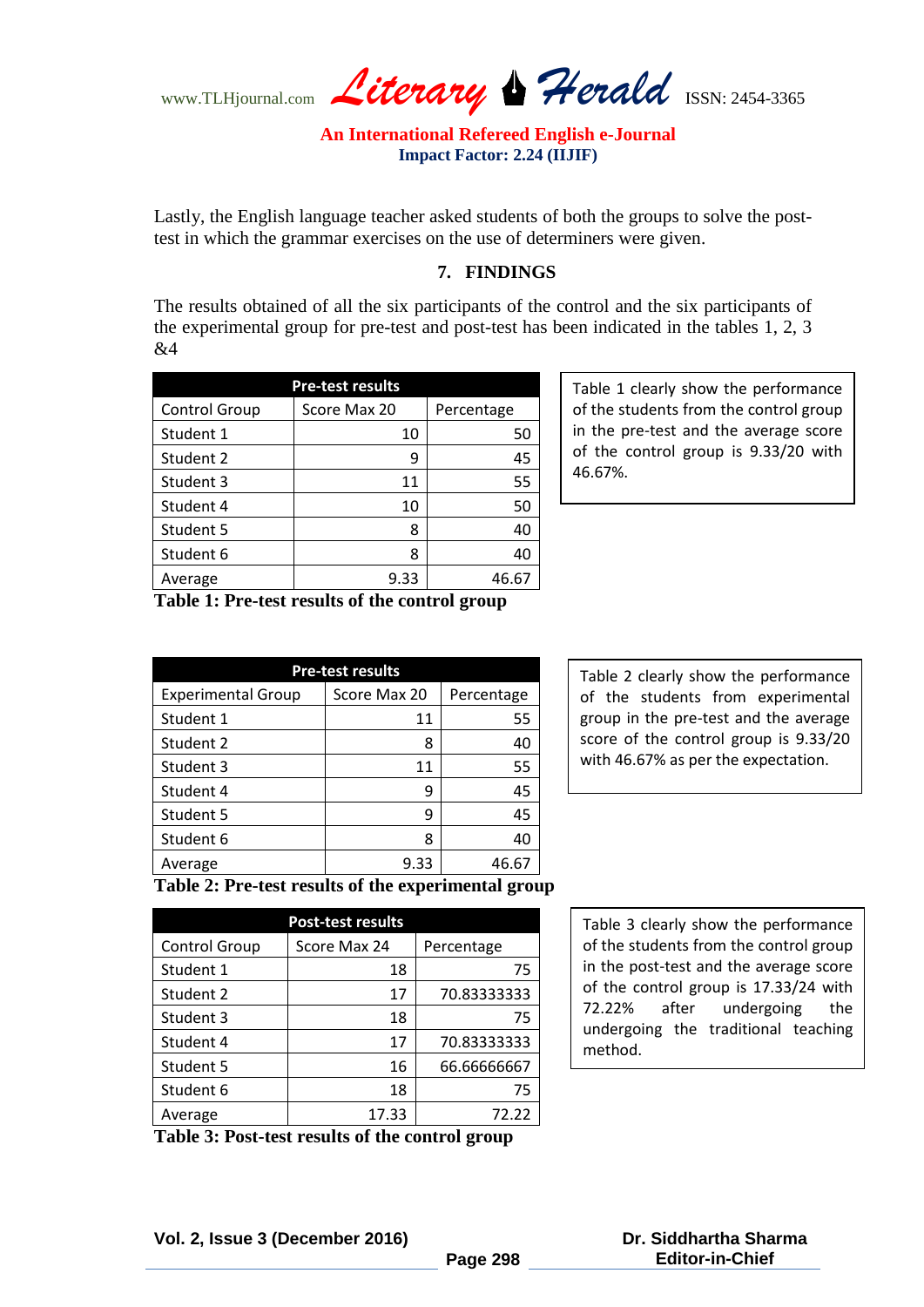www.TLHjournal.com *Literary Herald*ISSN: 2454-3365

| <b>Post-test results</b> |             |  |  |
|--------------------------|-------------|--|--|
| Score Max 24             | Percentage  |  |  |
| 22                       | 91.66666667 |  |  |
| 23                       | 95.83333333 |  |  |
| 22                       | 91.66666667 |  |  |
| 21                       | 87.5        |  |  |
| 22                       | 91.66666667 |  |  |
| 23                       | 95.83333333 |  |  |
| 22.17                    | 92.36       |  |  |
|                          |             |  |  |

Table 4 clearly show the performance of the students from the experimental group in the post-test and the average score of the control group is 22.17/24 with 92.36% after undergoing the contrasting teaching method as proposed in the thesis.

# **Table 4: Post-test results of the experimental group**

After conducting the pre-test and the post-test and analyzing the results, I found out that while solving the pre-test, all the participants including the control group and the experimental group were confused with using *an* before a noun which starts with a vowel sound and using *no articles* was not in their knowledge. Moreover, they were confused with using *the* and all participants used *the* or *a* instead of using *no article.*

In addition, after conducting the post-test, it is found out that particinats of the control group were still confused in using *an* before a noun which starts with a vowel sound and their concept of use of *no article* was not clear while solving the test. However, participants of the experimental group showed in the test that their concept of using *an*  before a noun which starts with a vowel sound and the use of *no article* is also clear while solving the post-test.

Furthermore, it can be clearly seen from the table: 1 and table: 2, that the pre-test results are well balanced and the average marks shows the knowledge of the target grammar topic of the control and the experimental groups is in equilibrium i.e. 9.33/ 20.

Moreover, after teaching the control group using the traditional grammar teaching method and the experimental group implementing the proposed grammar teaching lesson plan, the difference can be easily compared from the table: 3 & table: 4.

The control group improved up to 72.22% from 46.67% (average percentage), whereas, the experimental group showed excellent results by scoring 92.36% from 46.67% (average percentage). Hence, it is proved that it has been checked and verified experimentally that the proposed grammar teaching lesson plan is the most effective for teaching and learning the English grammar in the EFL/ ESL classroom.

# **8. CONTRAST BETWEEN A TRADITIONAL LANGUAGE TEACHING METHOD, THE COMMUNICATIVE LANGUAGE TEACHING APPROACH AND THE PPP APPROACH**

# **Traditional language teaching method:**

According to Novak (1998), the teacher is a source of knowledge and students are considered as a knowledge holes which are needed to be filled up with the information. The teacher becomes the controller and the classroom becomes a teacher centered.

| Vol. 2, Issue 3 (December 2016) |  |  |  |  |
|---------------------------------|--|--|--|--|
|---------------------------------|--|--|--|--|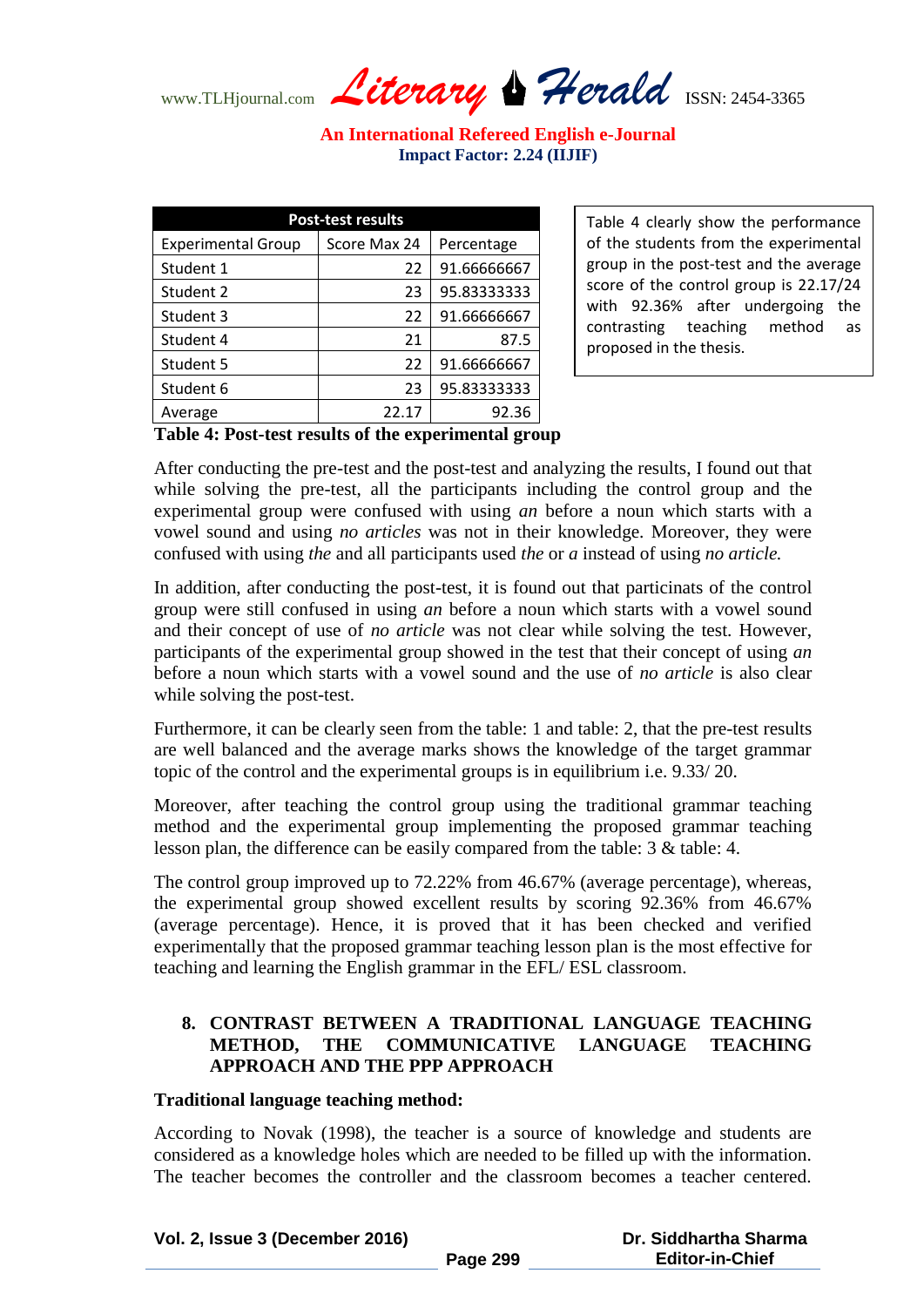www.TLHjournal.com *Literary Herald*ISSN: 2454-3365

Johnson & Johnson (1991) added that the content and delivery of the lesson are the most important thing in the traditional method and students master knowledge through drill and practice such as rote learning. In addition, Nazzal (2014) pointed out that traditional teaching method has a lack of collaborated learning as well as group learning and more emphasis is given on examination rather than the understanding of the concepts. Further, only teacher's role is active in the traditional method, whereas, students become passive learners. The traditional approach follows one-way communication that is from teacher to students. The traditional methods focus and emphasis mainly on the learning of grammar rule and vocabulary and as such do not pay much attention to Listening, Speaking, Reading and Writing.

#### **The communicative language teaching approach:**

The CLT is based on a theory that language is communication. Hymes (1972) stated that the goal of language teaching is communicative competence. According to Nunan (1991), in the communicative language teaching approach, an emphasis is given on learning through interaction in the target language, the opportunity is given to learners to focus on language and their personal experiences is an important contributing element in the learning process. In this method, the teacher becomes a facilitator and classroom becomes a student-centered.

Following are some principles of CLT approach:

- i) Learners learn the content through communication.
- ii) Authentic and meaningful communication is the goal of the classroom activities.
- iii) Fluency is an important dimension of communication.
- iv) Communication involves the integration of different language skills.
- v) Learning is a process of creative construction and involves trial and error.

Furthermore, Richard (2005) pointed out that the CLT approach develops a different reaction from a grammar focused approach to teach and give priority to accuracy and to the sentence as the unit of presentation and practice in the classroom. He also added that language is the byproduct of using language to communicate. I agree with the above discussion and I believe, unless the learners communicate with each other, they can not be fluent in the target language and the teacher must correct their grammar mistakes to have accuracy in the target language. Hence, accuracy and fluency are goals of my lesson plan. In contrast, I found that the communicative language teaching approach lacks of drill work in the teaching learning session. The practice of solving grammar exercises is missing in the CLT approach.

#### **Presentation Practice Production (PPP) method:**

The PPP method includes three stages- Presentation, Practice and Production.

| Vol. 2, Issue 3 (December 2016) |          | Dr. Siddhartha Sharma  |
|---------------------------------|----------|------------------------|
|                                 | Page 300 | <b>Editor-in-Chief</b> |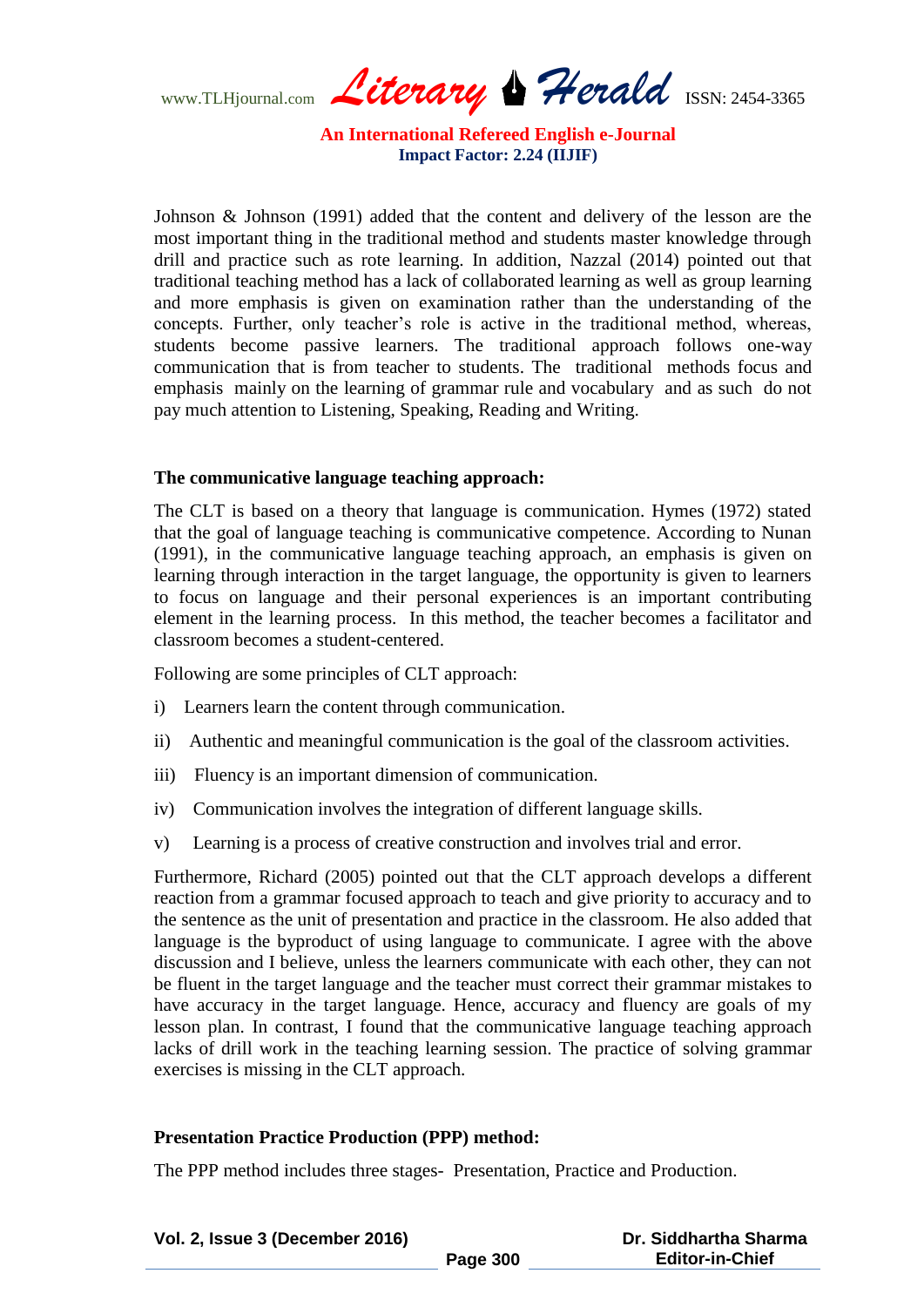www.TLHjournal.com *Literary Herald*ISSN: 2454-3365

**Presentation:** in this stage, the teacher introduces a topic in context. The grammar topic is presented deductively by the teacher using the target language from the syllabus. Further, according to Hart (2015), the teacher talking time is 75% as he/ she is presenting the topic and the teacher demonstrates and works on correct pronunciation and highlights stress and intonation patterns.

**Practice:** this is a controlled practice phase. At this stage the teacher asks students to solve exercises to practice the topic by discussing the grammar rule and its application in pair or in groups but in a controlled way. Hart (2015) stated that in practice stage, student's talking time is 60% and the teacher talking time is 40%. He also added that the teacher monitors the class but does not corrects when mistakes occurs in student's answers.

**Production:** in this stage, the teacher designs activities for a less-controlled practice. According to Doff (1998), Students try to use the structure they have learnt to express themselves freely. Further, according to Hart (2015), the teacher talking time is 10% and students talking time is 90%.

In addition, Ur (1996) mentioned that the PPP approach is based on the behaviorist theory and learning language is similar to learning any skill. In contrast, I found that the PPP method does not provide peer correction in the EFL/ ESL classroom.

Furthermore, after studying the CLT approach and the PPP method, I found that the grammar practice by solving the exercises ismissing in which students discuss the grammar rules and its applications in the given sentences. Whereas, the PPP method has the grammar exercises solving part but lacks of peer correction in the EFL/ESL classroom. Hence, I mixed both the methods to create more efficient grammar teaching lesson plan by using the contrasting approach.

# **9. RATIONALE FOR USING THE COMMUNICATIVE LANGUAGE TEACHING APPROACH AND PPP APPROACH**

According to Harmer (2013), in CLT approach the teacher should correct the mistakes her/ his students in the EFL/ ESL classroom. He added that the teacher should consider some points while correcting the mistakes of the students i.e. was the student wrong, what was wrong in his sentence, should I correct it or should I ask somebody else from the classroom to correct the mistake. Moreover, Richard (2005) stated that CLT approach is not a grammar focused approach but it gives a priority to accuracy and to the sentence as a unit of presentation in the practice stage in the classroom. He also added that in the CLT approach, a communicative competence is developed through making the communication. The language is a byproduct of using language to communicate. Furthermore, he mentioned some important advantages of CLT approach:

- i) Authentic and meaningful communication is the goal of classroom activities in the CLT approach.
- ii) Learners learn through communication using the target language.
- iii) Fluency is the important dimension of communication.
- iv) Communication involves the integration of different language skills.

| Vol. 2, Issue 3 (December 2016) |          | Dr. Siddhartha Sharma  |
|---------------------------------|----------|------------------------|
|                                 | Page 301 | <b>Editor-in-Chief</b> |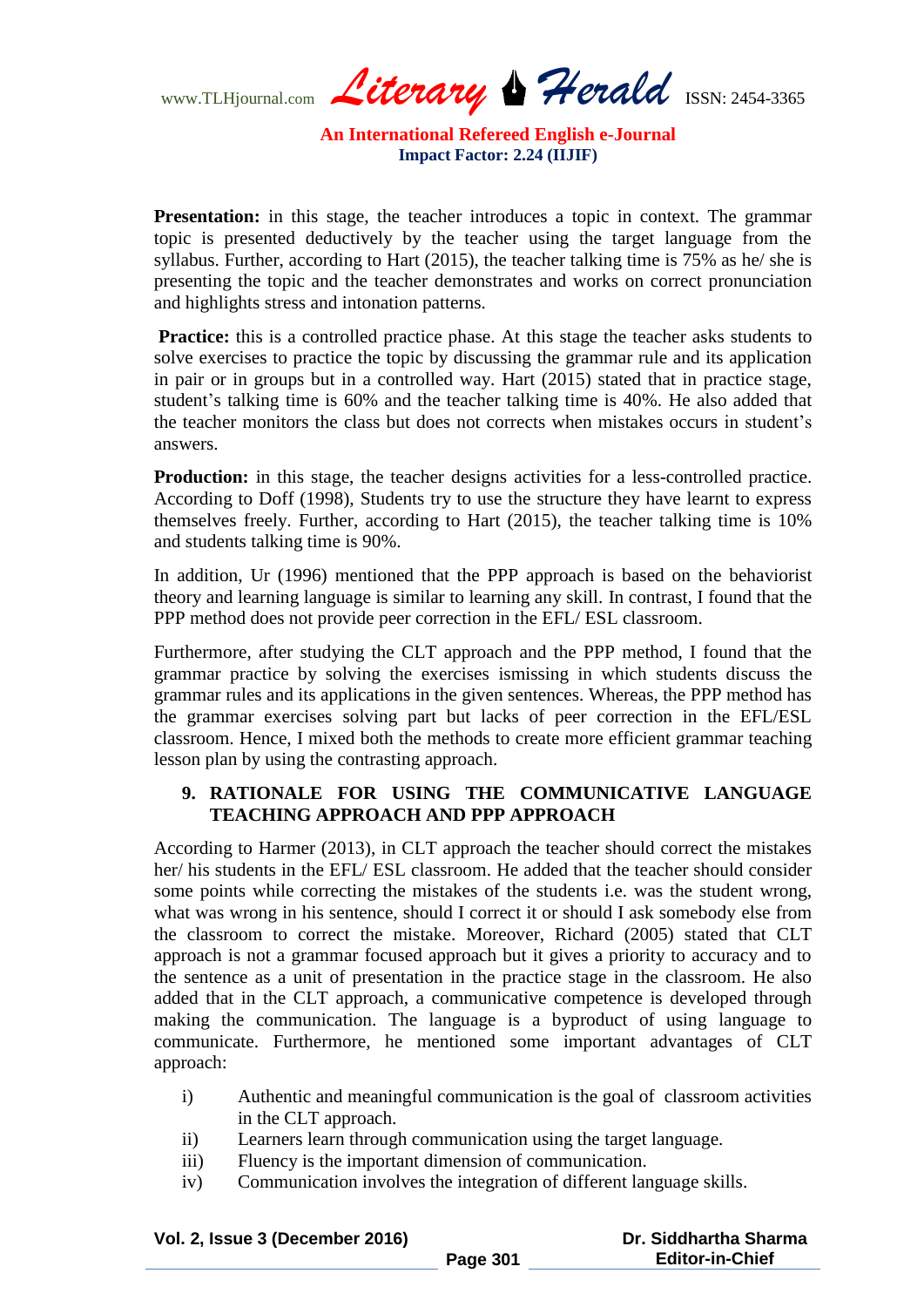www.TLHjournal.com *Literary Herald*ISSN: 2454-3365

v) Learning is a process of creative construction and involves trial and error.

Contrasting, I found lack of practice the grammar exercises in CLT approach which facilitate learners to apply their grasped knowledge of grammar in a controlled way as PPP method is providing the grammar practice in the practice stage to practice the target grammar in a worksheet. If the learners will practice the target grammar in worksheets and apply the grammar rules in solving the grammar exercises, the probability of making mistakes in the discussion stage of the CLT will be reduced.

Hence, keeping the advantages of CLT approach and the Presentation Practice Production (PPP) Method, I mixed some part of the CLT approach and some part of the PPP method to come up with more advantageous and more influential grammar teaching lesson plan to teach and learn the English language grammar in EFL/ ESL classroom.

Moreover, I have extracted following stages from both language teaching methods–

**Stage I: Warm up/ Brainstorming**- this stage is taken from the CLT approach to give hints to the students to guess the targeted grammar topic. In this stage, the teacher elicits the prior knowledge from the students by asking topic related basic questions.

**Stage II: Introduction / Presentation-** this stage is common in both the methods. At this stage the teacher provides the knowledge of the target grammar to the students and students hear the explanation. For grasping the student's continued attention, the teacher should use PPT slides and highlight the grammar rule and important words used by applying the grammar rules and ask students to read the text given in the PPT slide simultaneously while she is explaining the grammar rules and its application in the sentences. With the help of this method of explaining the grammar topic with the use of the PPT slides, the teacher would be successful to grasp the learner's continual attention without interruptions.

**Stage III: Practicing the target grammar-** This stage is taken from the PPP method to make learners practice the target grammar to reduce probability of making mistakes in the production stage. At this stage, I suggest the English teacher to ask students to solve the exercises from the workbooks or worksheets in pairs or groups according to the number of students in the classroom by discussing the grammar rule in the target language.

**Stage IV: Checking and discussing the answers-** this stage is taken from the PPP method, but I have added the discussion part in this stage. Here, the teacher asks every pair or group of students to give their discussed answers one by one. While checking the answers of the worksheets, if any student makes mistakes, the teacher asks the other students to detect the grammar error in the sentence and rectify the error by explaining the rationale behind their suggested answers. In this manner students will be able to practice the grammar rule and explanations of the suggested answers will provide the concrete learning of the grammar rules and they will practice the English language in their real communication.

**Stage V: Production-** this stage is common in both the methods. At this stage, the teacher provides a topic to discuss in pairs or groups according to the number of the

| Vol. 2, Issue 3 (December 2016) |          | Dr. Siddhartha Sharma  |
|---------------------------------|----------|------------------------|
|                                 | Page 302 | <b>Editor-in-Chief</b> |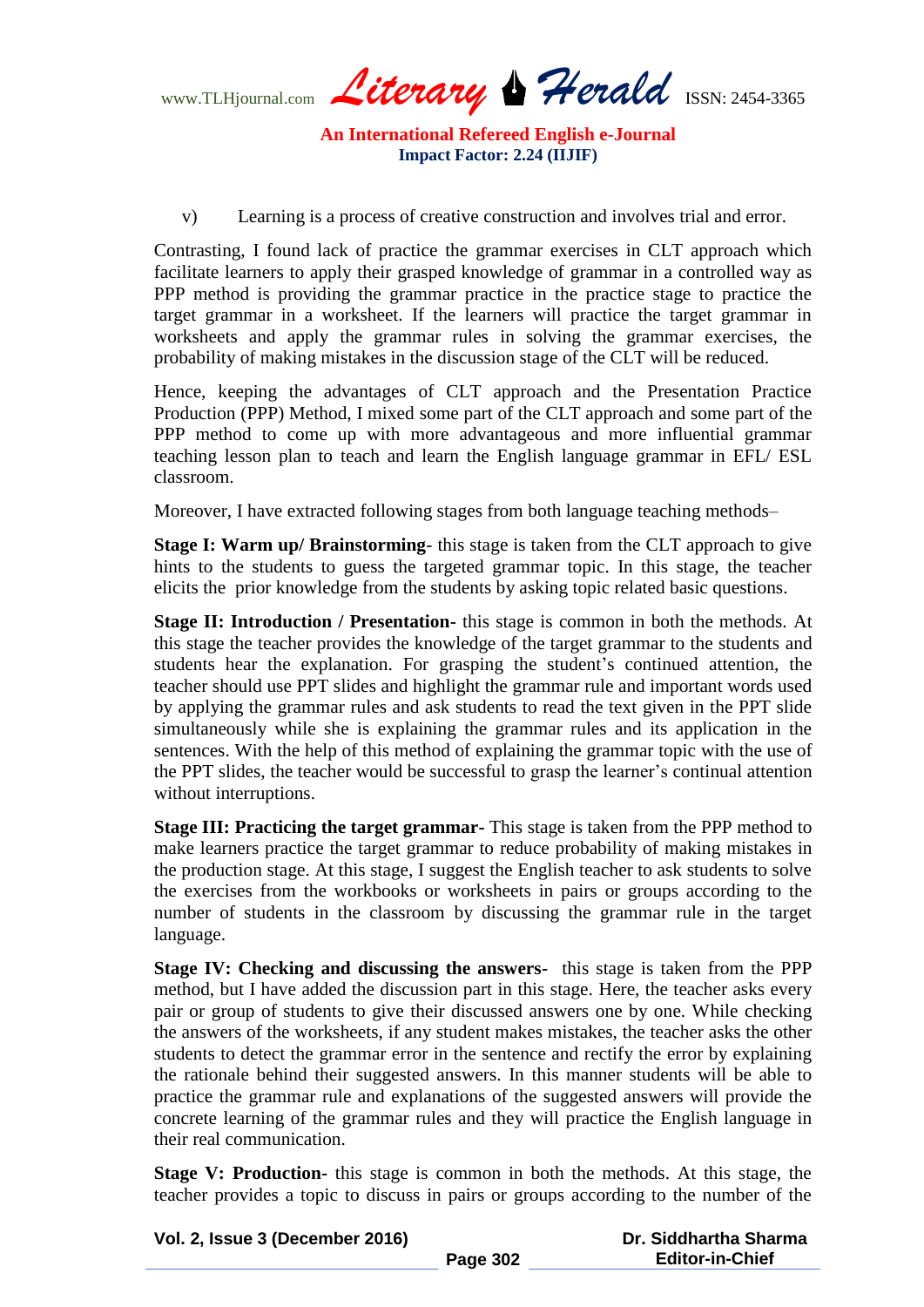www.TLHjournal.com *Literary Herald*ISSN: 2454-3365

students by using the target language. Students will discuss the topic in the target language and will make their own sentences, conversation, story etc. and the teacher asks to present their answers, role-play or read their stories etc.

**Stage VI: Feedback-** this stage is again common in both the methods, but I have added students' discussion in this stage. At this stage, the teacher asks students to give the answer of their discussions one by one and if any pair or group makes mistakes, the teacher asks the other students to detect the grammar error and suggest the suitable answers with the rationale of their suggestions.

# **10. PIEPHO'S OBJECTIVES FOR A COMMUNICATIVE LANGUAGE TEACHING APPROACH**

Piepho (1981:8) discusses the following objectives for a communicative language teaching approach

1. An integrative and content level (language as a means of expression)

2. A linguistic and instrumental level (language as a semiotic system and an object of learning);

3. An affective level of interpersonal relationships and conduct (language as a means of expressing values and judgments about oneself and others);

4. A level of individual learning needs (remedial learning based on error analysis);

5. A general educational level of extra-linguistic goals (language learning within the school curriculum).

Richards & Rodgers (1987) explained the above objectives as these are few general objectives which are applicable to any teaching situation. The communicative approach assumes that language teaching reflects the particular needs of learners. These needs may be of listening, speaking, reading and writing each of these can be approached from a communicative perspective. The objective of a course would reflect specific aspects of communicative competence according to the learner's proficiency and communicative needs.

# **11. PROPOSED COMMUNICATIVE LANGUAGE TEACHING LESSON PLAN TO TEACH DETERMINERS IN ESL/EFL CLASSROOM**

# **11.1 OBJECTIVES FOR TEACHERS**

- 1) To explain the term Determiners with suitable examples.
- 2) To explain the change of determiner for the same noun in detail.
- 3) To involve learners in the learning process.

4) To make students understand and practice the English language grammar using the Communicative Language Teaching Approach in the EFL/ESL Classroom.

| Vol. 2, Issue 3 (December 2016) |          | Dr. Siddhartha Sharma  |
|---------------------------------|----------|------------------------|
|                                 | Page 303 | <b>Editor-in-Chief</b> |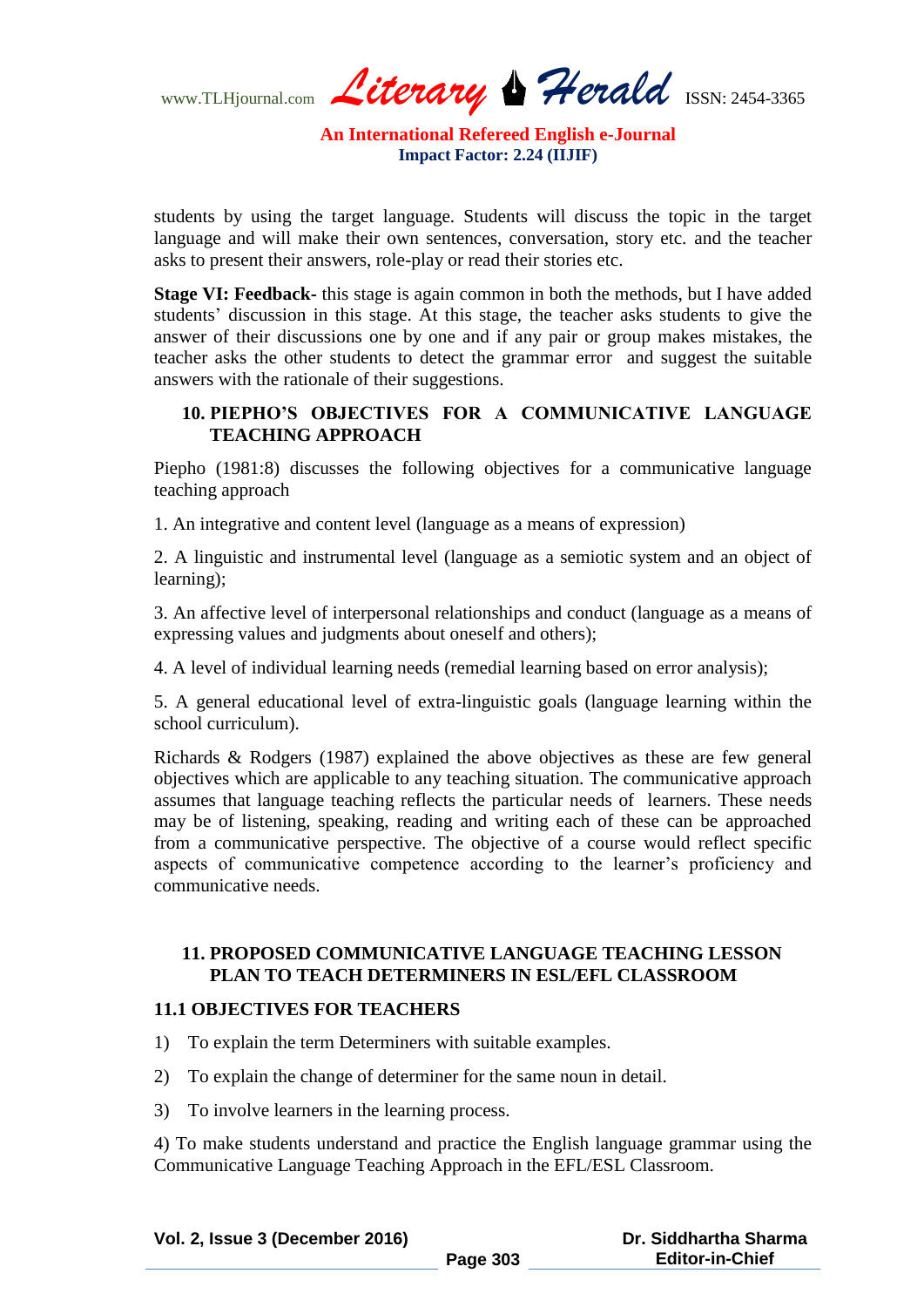www.TLHjournal.com *Literary Herald*ISSN: 2454-3365

5) To avoid fossilization in the learning process of Second Language Acquisition by correcting learner's error in the classroom.

6) To avoid English language grammar re-teach sessions for the same topic in the same classroom.

7) To motivate and encourage learners to use the target language and the grammar.

# **11.2 LESSON PLAN FOR THE ADOLESCENT LEARNERS**

**Subject:** English language

**Topic:** The Best Christmas Present in the World

**Language focus:** Listening, Speaking, Writing & Grammar

**Level:** Grade 8 (Intermediate)

**Age:** 13/14yrs old

**No of Students:** 40

**Diversity:** 2 Students with a low level of English

**Time required:** 60 minutes in two sessions  $(45'+15')$ 

**Teaching Methods:** Presentation Practice Production + Communicative Approach

| <b>TIME</b> | AIMS/<br><b>OBJECTIVES</b>                                                                                               | <b>INTERACTIONS &amp;</b><br><b>SKILLS</b> | <b>ACTIVITIES</b>                                                                                                                                                                                                                                                                                                                                                                                              | <b>RESOURCES</b> | <b>ATTENTION</b><br>TO <sup>1</sup><br><b>DIVERSITY</b>                                                        |
|-------------|--------------------------------------------------------------------------------------------------------------------------|--------------------------------------------|----------------------------------------------------------------------------------------------------------------------------------------------------------------------------------------------------------------------------------------------------------------------------------------------------------------------------------------------------------------------------------------------------------------|------------------|----------------------------------------------------------------------------------------------------------------|
| 5           | To introduce the<br>topic to the<br>students and<br>eliciting<br>rationales of<br>using articles in<br>the conversation. | Tr-Sts & Sts-Tr $/$<br>(L, S, R)           | i) Warm up/ Brainstorming<br>The tr. introduces a short<br>conversation to Sts. and asks<br>questions related to the articles used<br>in the sentences and by pointing out<br>the articles in the conversation, the<br>tr. asks-<br>Q1) Students, do you remember<br>what are these?<br>Q2) What does each of them<br>indicates in the sentences?<br>Q3) Can we use all the three<br>articles interchangeably? | <b>PPT</b>       | All Sts including a<br>low level of the<br>English language<br>can read the<br>sentences in the<br>PPT slides. |
| 10          | To learn &<br>interpreting the<br>changed<br>meanings of the<br>sentences due to<br>the important                        | $Tr - Sts$<br>(L, R)                       | ii) Introduction:<br>The tr. explains the use of articles<br>with their intentions/ meanings in<br>the conversation and asks sts to<br>the<br>read<br>conversation<br>simultaneously.                                                                                                                                                                                                                          | <b>PPT</b>       | Students hear<br>the<br>explanation<br>and<br>simultaneously read<br>the slides.                               |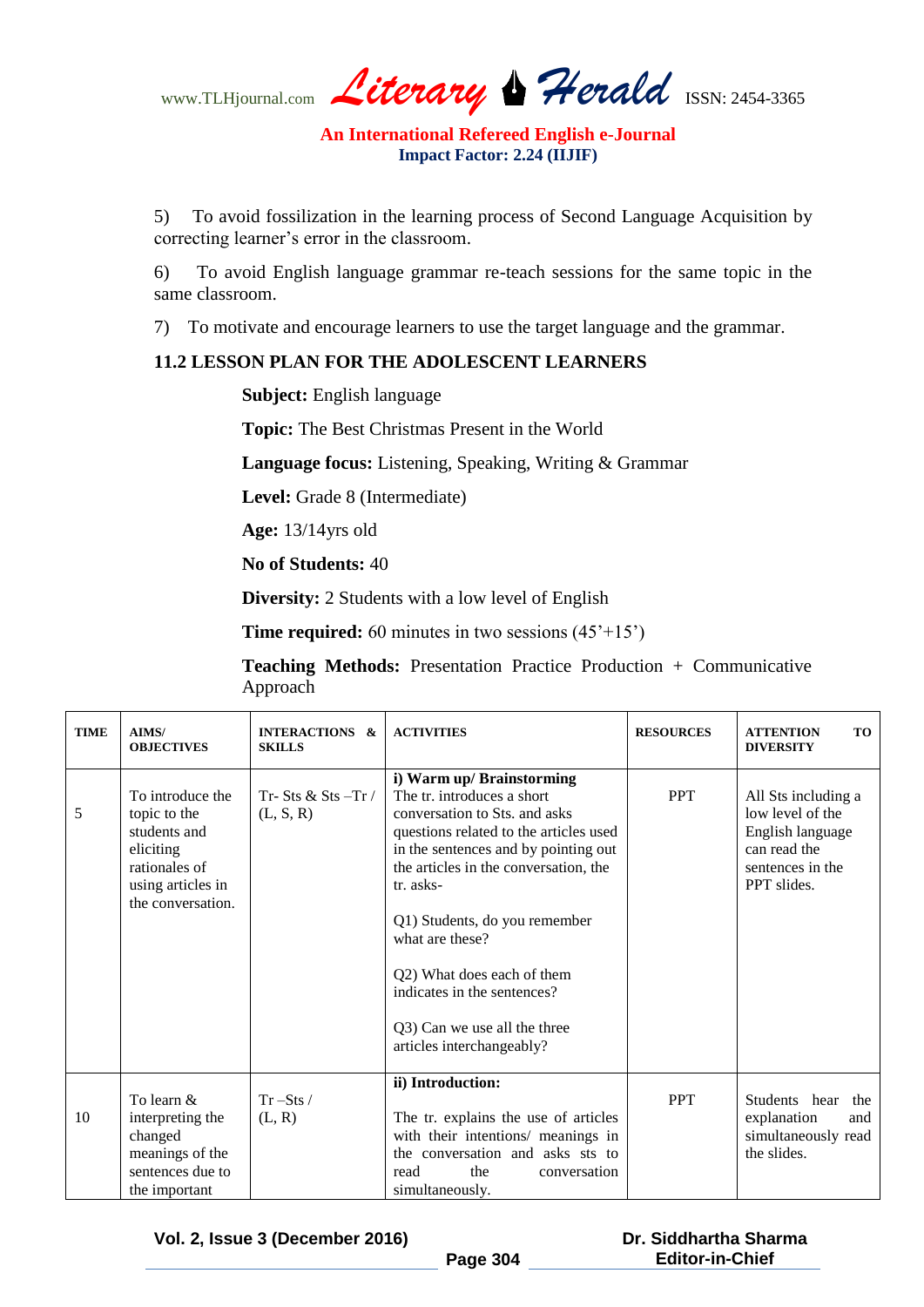www.TLHjournal.com *Literary Herald*ISSN: 2454-3365

|    | changes of using<br>the articles                                                                                                                      |                                         |                                                                                                                                                                                                                                                                                                                                                                                                                                                                                                                                                                                                                                                                                                                                                                                                                                                                            |           |                                                                                                                                                                                                                                             |
|----|-------------------------------------------------------------------------------------------------------------------------------------------------------|-----------------------------------------|----------------------------------------------------------------------------------------------------------------------------------------------------------------------------------------------------------------------------------------------------------------------------------------------------------------------------------------------------------------------------------------------------------------------------------------------------------------------------------------------------------------------------------------------------------------------------------------------------------------------------------------------------------------------------------------------------------------------------------------------------------------------------------------------------------------------------------------------------------------------------|-----------|---------------------------------------------------------------------------------------------------------------------------------------------------------------------------------------------------------------------------------------------|
| 20 | To practice the<br>grammar.                                                                                                                           | Sts-Sts and<br>$St-Tr/$<br>(S, L, W, G) | iii)<br><b>Practicing</b><br>the<br>target<br>grammar:<br>The tr. asks sts to discuss & solve<br>the worksheet in pairs.<br>iv) Checking and discussing the<br>answers:<br>The teacher asks sts to answer the<br>question one by one and verifies the<br>answer from the other sts. If any<br>pair of sts makes mistakes, the tr.<br>asks the other sts, whether the<br>answer is correct or not. If the<br>answer is incorrect, sts have to<br>identify the mistakes & correct it by<br>giving the rationale behind their<br>suggestions. In case sts are unable<br>to provide correct answer or<br>rationale behind the use of the<br>correct article, the tr. provide a hint<br>to elicit the correct answer from the<br>sts. and at last she confirms the<br>correct answer. If still sts can not<br>give the correct answer, the tr.<br>announces the correct answer. | Worksheet | All the sts will be<br>solving exercises in<br>pairs and sts with<br>low level of the<br>English<br>language<br>will<br>also<br>be<br>discussing<br>with<br>their partners and<br>listen/ become<br>a a<br>of<br>the<br>part<br>discussion. |
| 25 | To produce the<br>grammatical<br>correct sentences<br>and practice it in<br>st's real<br>conversation in<br>the classroom<br>through a role-<br>play. | $Sts - Sts - Tch/$<br>(L, S, G, W)      | v) Production:<br>The Tr. asks sts to prepare a<br>conversation by using the target<br>grammar between a fruit/ vegetable<br>seller and a buyer and after that<br>perform a role-play in pairs in the<br>classroom.<br>vi) Feedback:<br>While giving feedback, the tr.<br>verifies the grammatical incorrect<br>sentences, whether they are right or<br>not from the other sts and again<br>asks where did the pair makes<br>mistakes and to suggest the<br>grammatically correct sentence or<br>use of articles with the rationale and<br>finally the tr. confirms the correct<br>answer.                                                                                                                                                                                                                                                                                 | Notebook  | Every st. including<br>the sts with the low<br>level of English<br>language will<br>produce their own<br>sentence and<br>participate in the<br>role play.                                                                                   |

**i**) In the above lesson plan, the teacher uses the following short conversation in the introduction stage.

Mother: Which fruit would you like to eat now?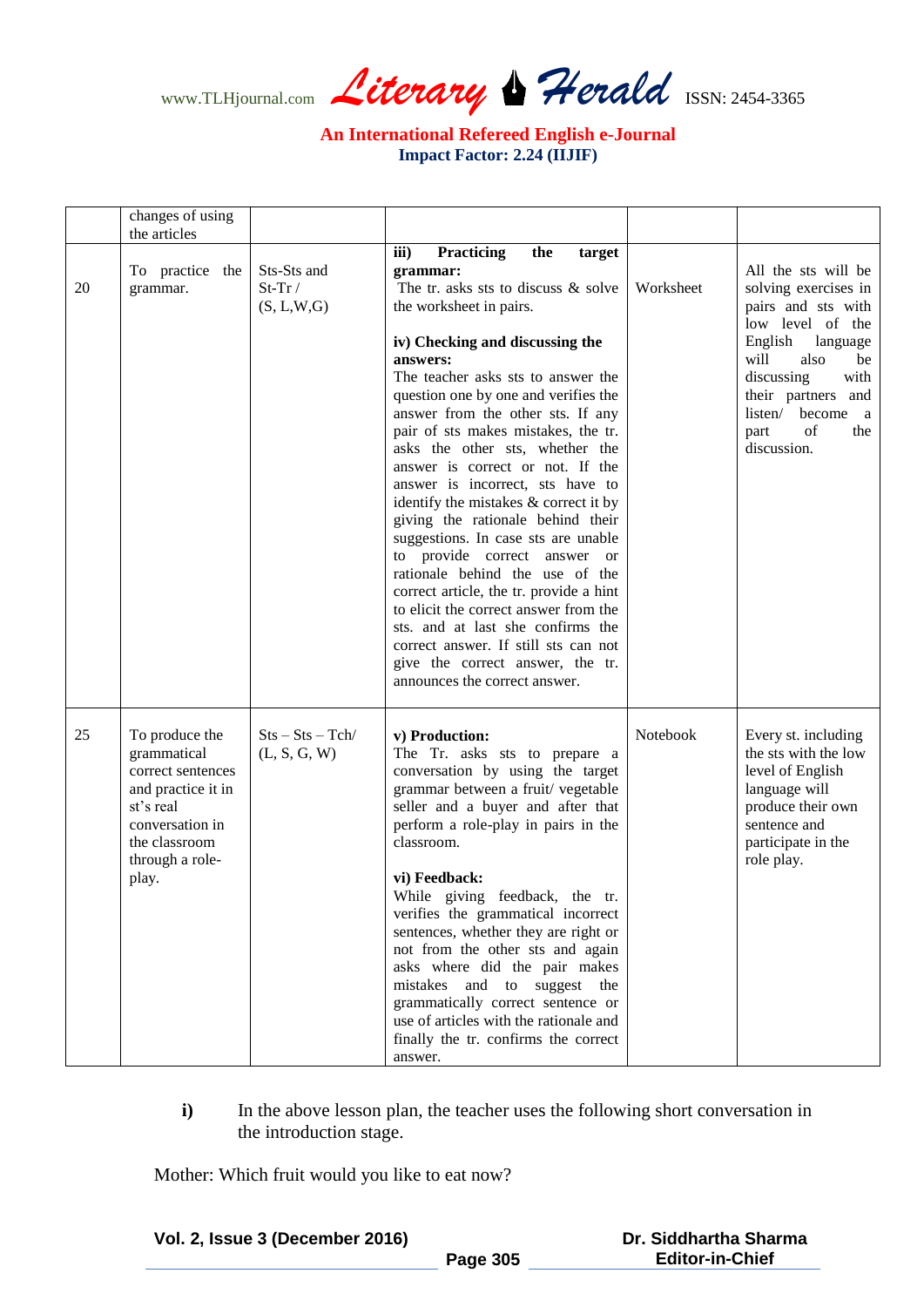www.TLHjournal.com *Literary Herald*ISSN: 2454-3365

 *'Tum abhi kaunsa fal khana chahogi?' (you now which fruit like to eat?)*

Daughter: I would like to eat an apple. ‗*mujhe seb khana hai.*' *(I apple would like to eat.)*

Mother: Shall I bring a red apple or a green?  *' lal seb ya hara seb lau?' ( red apple or green apple shall I bring?)*

**Note**: a) In the above example, there are many red and green apples, hence article *a* is used.

b) If there is only one red and one green apple, *the* will be in use. Students may get confused and make mistakes by using *the* if there are more than one apple and *a/an* if there are only one red and one green apple.

Daughter: Please bring the green apple which has a leaf. *'Kripaya hara seb laiye jiske sath patta laga he.' (Please green apple bring which has a leaf)*

**Explanation:** In the above example the noun 'apple' is the same in all the sentences but determiner has changed due to the meaning or mentioning the specific noun  $-$  'green apple'. Here, the daughter has a wish to eat only the 'green apple which has a leaf' and not the red one. Hence, she used *the* to specify the 'green apple with a leaf'.

**Note:** If the daughter wishes to have two apples without any preference of red or green apples, *no article* will be in use. She would say–

> Bring me two apples, please. *'laiye mere liye do seb, krupaya. (Bring for me two apples, please)*

**Note:** Not every ESL/EFL teacher explains the above reason of changing the article due to mentioning the specific thing in the sentence.

**ii**) The exercises of worksheet is extracted from Walker & Elseworh (2000).

# **11.3 ADVANTAGES OF THE LESSON PLAN**

1) Practical examples are used in the ESL/EFL Classroom, which will help students to apply the rule of determiners in real life situations.

2) The Communicative Language Teaching Method is easy to teach and beneficial in the learning process for the teacher and learners in the ESL/EFL Classroom. Because, in the above lesson plan, the teacher explains the grammar rules with examples by using PPT. Students will read the PPT slides and listen to the explanation simultaneously.

| Vol. 2, Issue 3 (December 2016) |          | Dr. Siddhartha Sharma  |  |
|---------------------------------|----------|------------------------|--|
|                                 | Page 306 | <b>Editor-in-Chief</b> |  |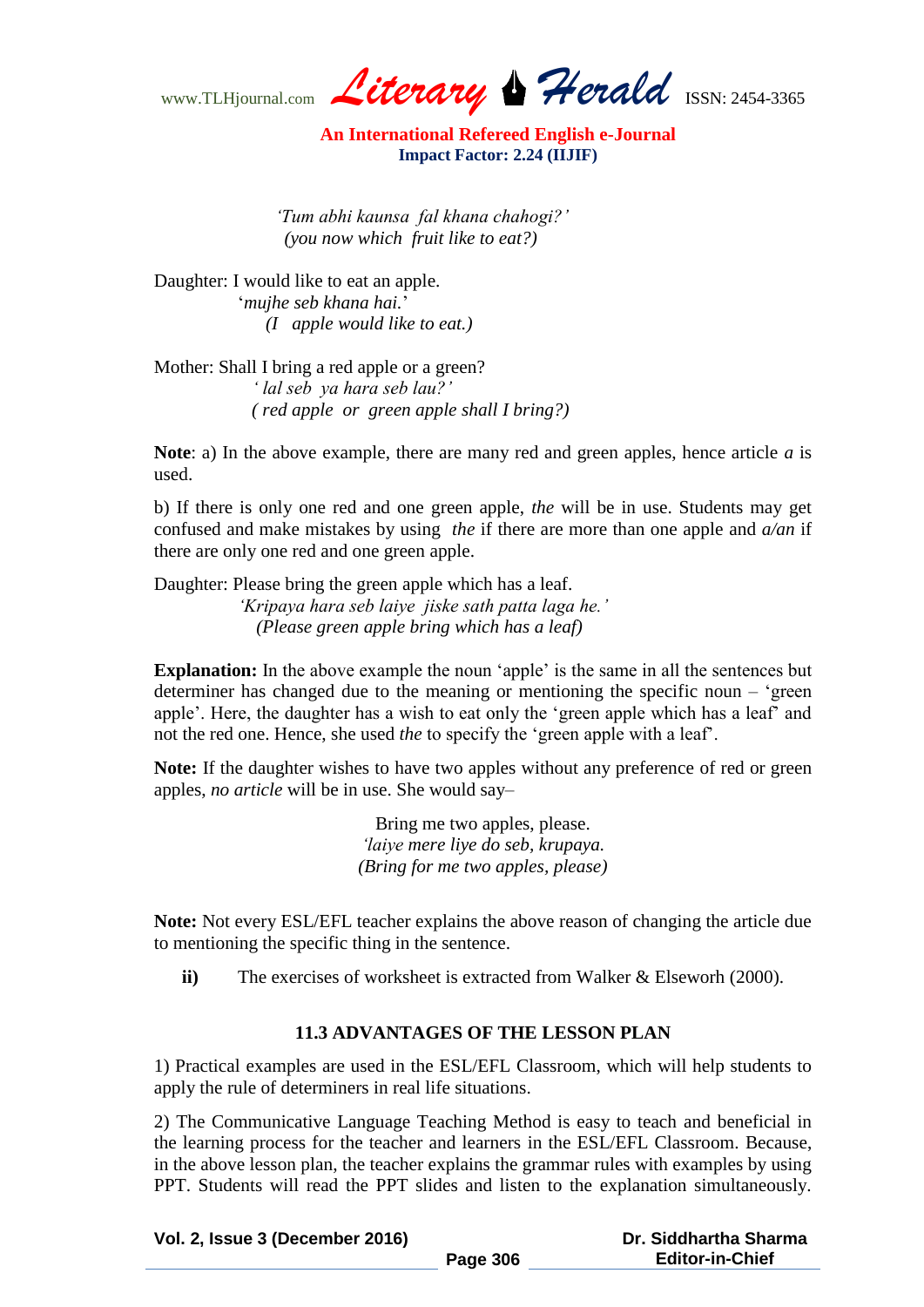www.TLHjournal.com *Literary Herald*ISSN: 2454-3365

Moreover, in the practice part, students will discuss the grammar rules in pairs. While asking answers, the teacher will ask the other students to verify the answer and suggests the correct one. If they make a mistake, the teacher announces the correct answer with the explanation. Here, the teacher involves students in communication and students actively participate in the language learning.

3) This type of teaching facilitates all types of learners to understand and practice it in the classroom through discussing the answers, the grammar rules and make conversation in the classroom.

4) This method gives concrete learning to the students by using the target grammar for making their own sentences in real life situations.

5) This learning remains in the learner's mind for the long-term because of the practical use of the grammar and its rules in the EFL/ESL classroom. Because when the teacher would explain the grammar rule with example in detail, the students will read it simultaneously and if they get an opportunity to use the grammar rule in their own sentences, it would help them to remember their sentences in real life situations for a long – term in the future.

6) Students use the target language while discussing the practice and production part of the learning in CLT Method.

7) The learners are actively involved in the learning process.

8) The learning process is interactive and student-centered.

9) The teacher encourages learners to correct their classmate's grammar error. This opportunity to peer correction motivates all the learners to keenly listen and understand the sentences uttered by their classmates, if the students are unable to correct the error, the teacher corrects and hence, the learners learn from their classmate's mistakes.

10) The teacher facilitates a process of learning in which students are motivated and encouraged to be responsible and autonomous.

# **11.4. LIMITATIONS OF THE LESSON PLAN**

1) To follow this lesson plan, the teacher has to make topic related PPt slides.

2) The teacher has to prepare or bring worksheets to make students practice the grammar topic.

3) The overhead projector is required to use PPt slides in the classroom.

4) The teacher has to give an introduction of the topic in detail. If the target grammar topic is not provided in detail in the English textbooks or grammar books, the teacher has to gather extra knowledge of the topic to make available the knowledge in detail of the grammar topic to the students in the English language classroom.

5) This lesson plan is time consuming but allows students to practice the target grammar and produce their own sentences using the target grammar.

| Vol. 2, Issue 3 (December 2016) |                 | Dr. Siddhartha Sharma  |
|---------------------------------|-----------------|------------------------|
|                                 | <b>Page 307</b> | <b>Editor-in-Chief</b> |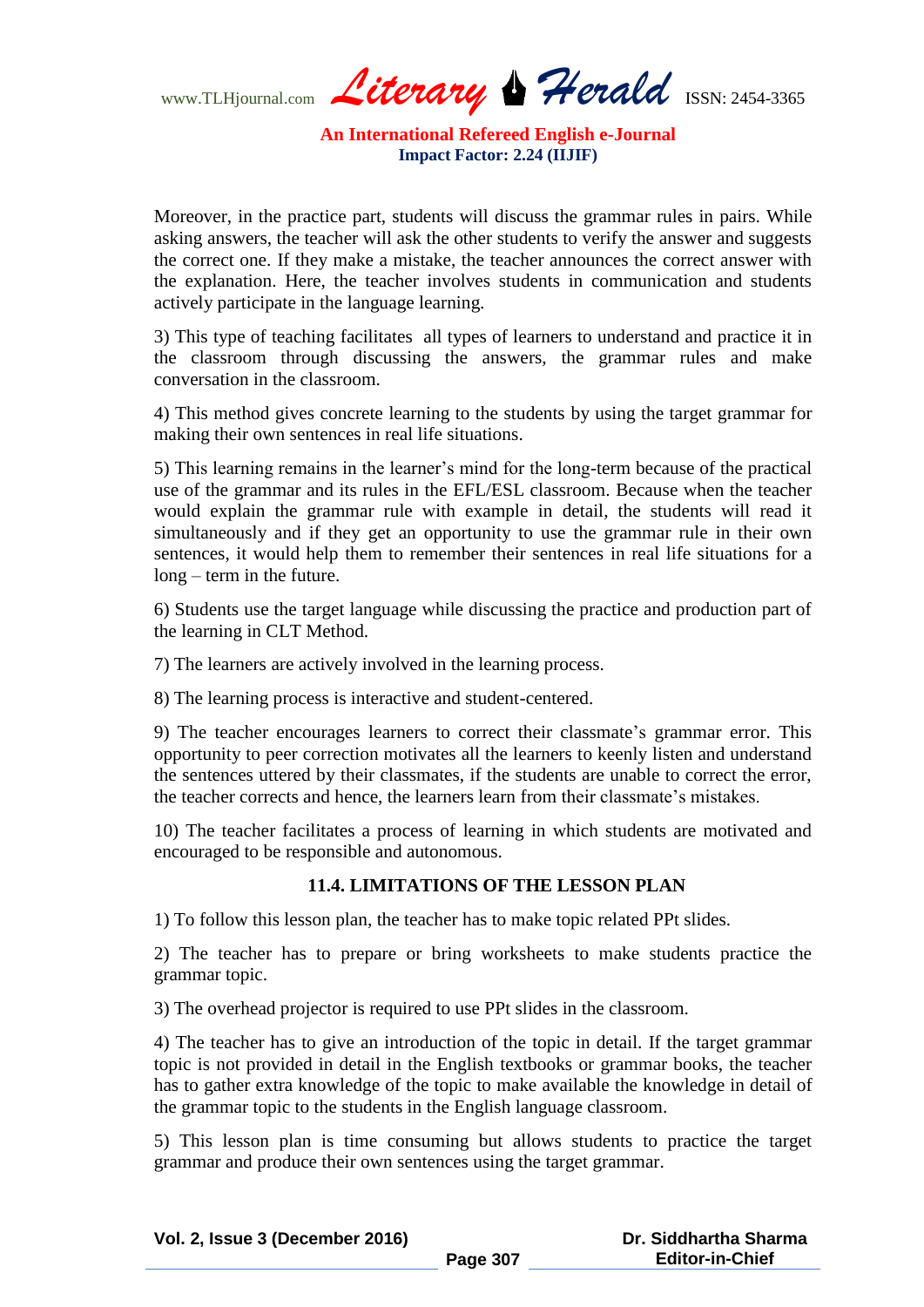www.TLHjournal.com *Literary Herald*ISSN: 2454-3365

6) Students talking time is more as compared to the teacher talking time.

7) The teacher should have the patience to ask students to detect the mistakes and suggest the correct answer with rationale. Moreover, she has to elicit the answer from the students by giving clues.

#### **12. CONCLUSION**

Summarizing, it is essential to teach the L2 grammar using a communicative approach where learners are actively engaged in the learning process and get an opportunity to use the target language and its grammar by making their own sentences in real life situations rather than teaching grammar using the traditional method. Students should also understand the rationale behind using the grammar and if they make mistakes, the meaning of their sentences would be changed. Further, the traditional method causes students for rote memorization which makes them to memorize the grammar and its rules for the short term just to pass the exam and not to remember it for the long term or use it properly in real life communication. In addition, it is difficult to learn determiners of L2 if not well explained by the teacher and lack of use it in the real life communication when the grammar of L1 of the learner has no determiners. Moreover, English language teachers must pay attention that her/his student's learning should not be fossilized because of confusion, negative data transfer from L1 of the students or the lack of a grammar rule explanation in detail and practice it in the learner's own sentences. If her/his students have fossilized learning of the English language grammar, she/he must conduct re-teach sessions with the suitable teaching techniques to their students because, if the learners will make mistakes in using determiners, the meaning of their sentences could be misunderstood in real life situations.

# **13. REFERENCES**

- 1. Agnihotri, R. K., Khanna, A. L., & Mukherjee, A. (1984). The use of articles in Indian English: Errors and pedagogical implications. *IRAL*, *22*(2), 115-29.
- 2. Avgi. V. (2011). What are the underlying principles giuding the PPP model when teaching grammar?. Retrieved from https://www.academia.edu/5551947/What\_are\_the\_underlying\_principles\_gui ding the PPP model when teaching grammar.
- 3. Baswan, B.S. (2004) National Curriculum Framework. New Delhi: National Council of Education Research and training.
- 4. Basweti, N. O., Shroeder, H., Hamu, H. J., & Omwenga, L. M. (2014). The Ekegusii Determiner Phrase Analysis in the Minimalist Program. *International journal of linguistics and communication*, *2*(4), 85- 105.
- 5. Catelly, Y. M. (2012). Towards interlanguage defossilizing–a language learning and using strategy based model. Synergy, (1), 7-20.
- 6. Check out the solution for English-grammar Tamilnadu class10 Board Paper at Meritnation. (n.d.). in *meritnation.com.* Retrieved from (http://www.meritnation.com/tamilnadu/class10/studymaterial/englishgrammar/english-grammar/13\_10\_7\_182)

| Vol. 2, Issue 3 (December 2016) |  |
|---------------------------------|--|
|---------------------------------|--|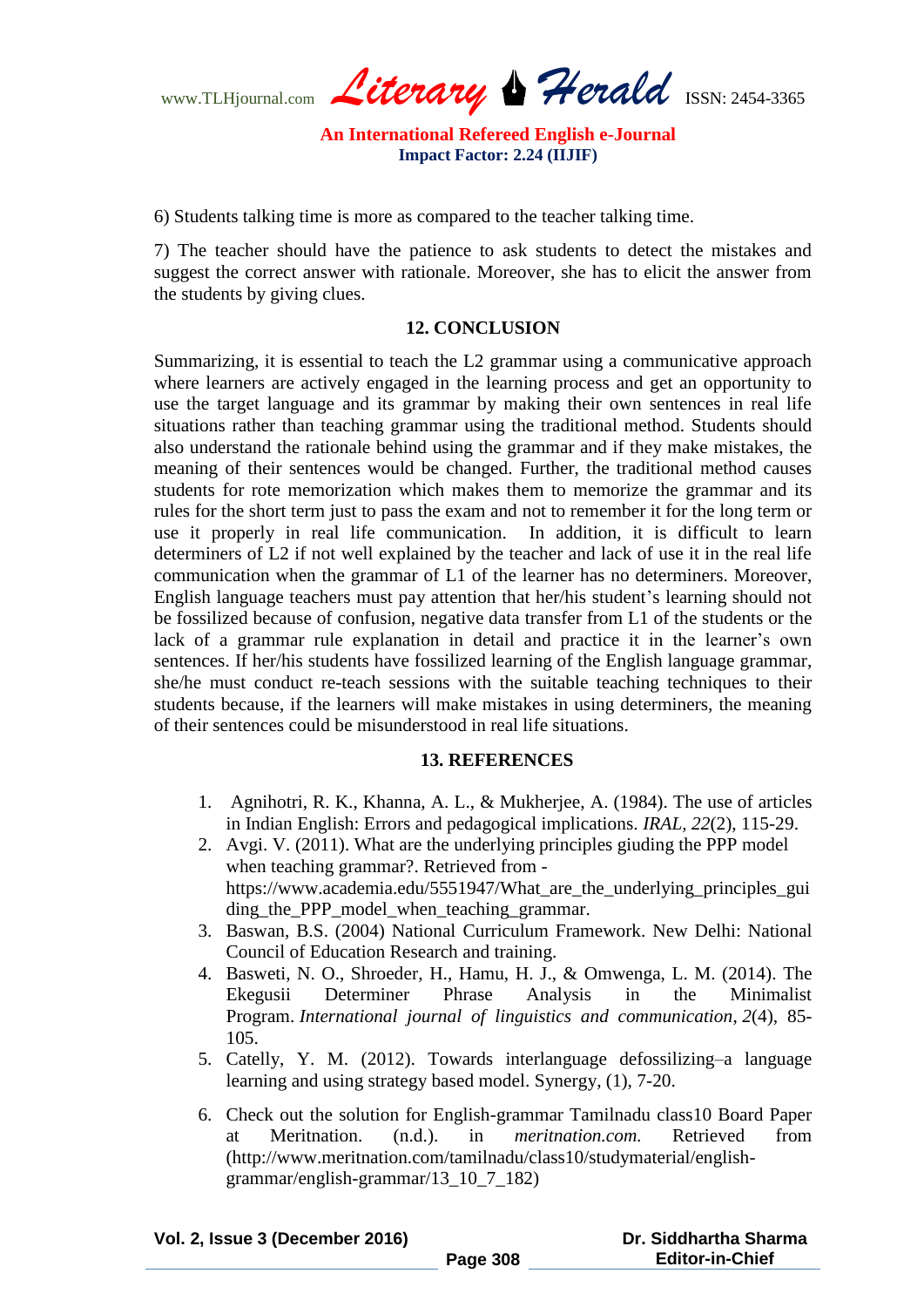www.TLHjournal.com *Literary Herald*ISSN: 2454-3365

- 7. Collins Cobuild student's grammar: self-study edition with answer key:[reference and practice through real English]. HarperCollins, 1992.
- 8. Doff. A. (1988). Teach English. (Glasgow: CUPP).
- 9. ESL worksheet. (n.d.). ESL resources. Learnenglishfeelgood.com. Retrieved from- http://www.learnenglishfeelgood.com/articles-the-a-an1.pdf.
- 10. ESL worksheet. (n.d.). ESL resources. Learnenglishfeelgood.com. Retrieved from- http://www.learnenglishfeelgood.com/articles-the-a-an2.pdf.
- 11. ESL worksheet. (n.d.). ESL resources. Learnenglishfeelgood.com. Retrieved from- http://www.learnenglishfeelgood.com/article-or-no-article1.pdf.
- 12. ESL worksheet. (n.d.). ESL resources. Learnenglishfeelgood.com. Retrieved from- http://www.learnenglishfeelgood.com/article-or-no-article2.pdf.
- 13. English Course Communicative: Interact in English. (2004). New Delhi. Publication division- National Council of Research & Training.
- 14. First flight. (2007). New Delhi. Publication division- National Council of Research & Training.
- 15. Galloway, A. (1993). Communicative Language Teaching: An Introduction and Sample Activities. ERIC Digest.
- 16. Harmer. J. (2013). ISTEK ECT 2013 Concurrent keynote "Does correction work? It depends who you ask!". Retrieved from https://www.youtube.com/watch?v=AlGc1ZDnxgA.
- 17. Hart. G. (2015). Guidelines for New English Teachers- What is PPP?. Retrieved from http://www.eslteachersboard.com/cgibin/articles/index.pl?read=3639.
- 18. Honeycomb. (2007). New Delhi. Publication division- National Council of Research & Training.
- 19. Honeydew. (2008). New Delhi. Publication division- National Council of Research & Training.
- 20. Howatt, A. P. R. (1984). *A History of ELT*. Oxford University Press.
- 21. Hua, C., & Li, B. (2015). Bringing fun and meaning into grammar learning: A case study of a secondary-level EFL class in Hong Kong. *Cogent Education*,*2*(1), 1111039.
- 22. Indra, C.T. (2015), English textbook Std Six- Term I. Chennai, Tamilnadu tnschools.co.in, Tamil Nadu Textbook Corporation.
- 23. Indefinite Article Usage. (n.d.). In *CBSE Board Class 9 English Grammar , Video Lessons and Tests.* Retrieved from (http://www.learnnext.com/CBSE/Class-9/English-Grammar/Articles-and-Determiners/Indefinite-Article-Usage/L-2069081.htm#container)
- 24. Ionin, T., & Montrul, S. (2009). Article use and generic reference: Parallels between L1-and L2-acquisition. *Second language acquisition of articles: Empirical findings and theoretical implications*, 147-173.
- 25. Jacobs, G. M., & Farrell, T. S. (2003). Understanding and Implementtng the Clt (Communicative Language Teaching) Paradigm. RELC journal, 34(1), 5- 30.
- 26. Johnson D, Johnson R. (1991) Learning Together and Alone ed3.;Allyn & Bacon, Sydney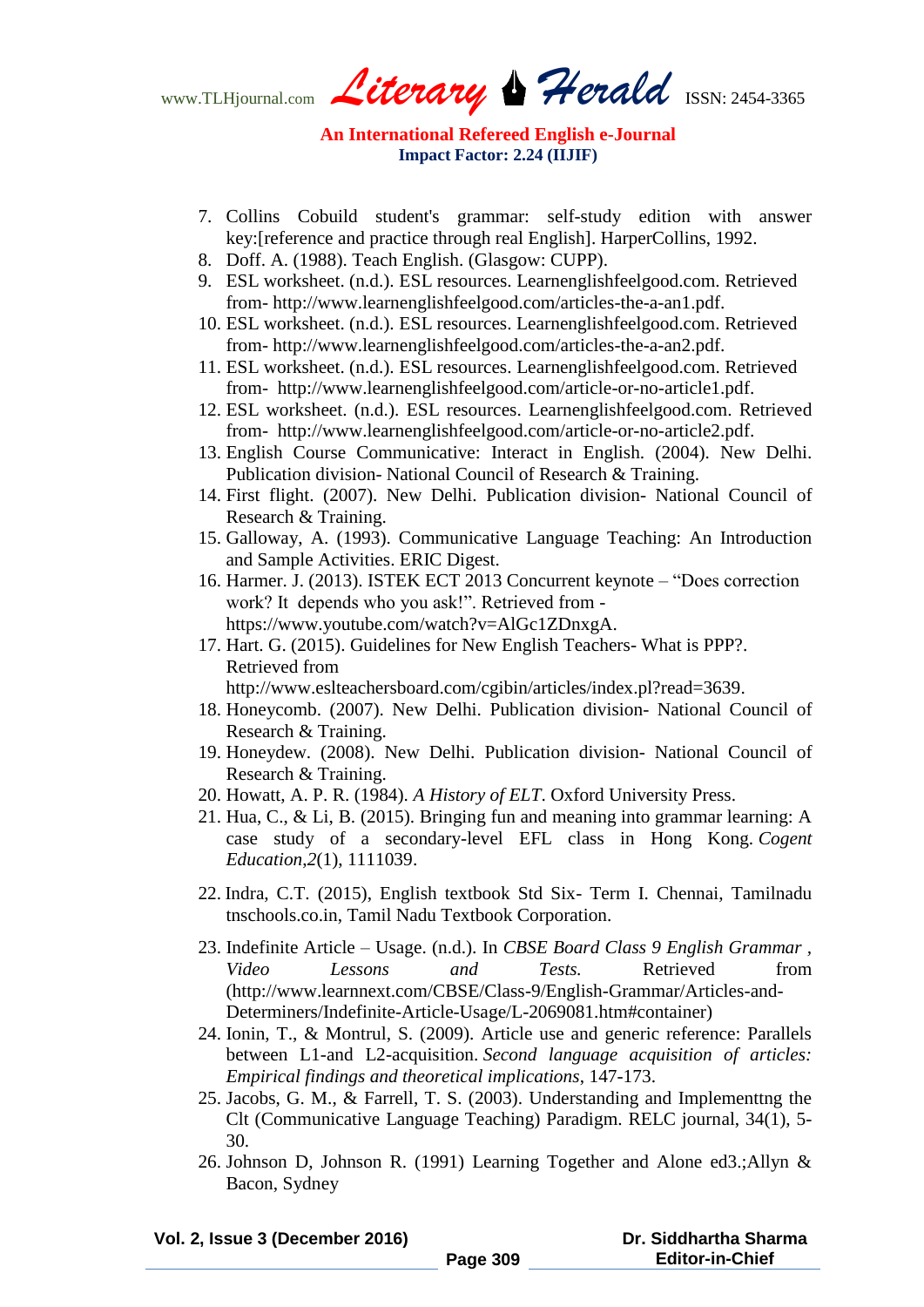www.TLHjournal.com *Literary Herald*ISSN: 2454-3365

- 27. Kaleidoscope. (2007). New Delhi. Publication division- National Council of Research & Training.
- 28. Kannan, R. (2009). Difficulties in learning English as a Second Language.*ESP World*, *8*(5), 1-4.5)
- 29. Lecturing: Advantages and Disadvantages of the Traditional Lecture Method. (n.d.). In Center for the Integration of Research, Teaching and Learning Network. Retrieved from http://www.cirtl.net/node/2570.
- 30. Littlewood, W. (1981). *Communicative language teaching: An introduction*. Cambridge University Press.
- 31. Liu, Q. X., & Shi, J. F. (2007). An Analysis of Language Teaching Approaches and Methods—Effectiveness and Weakness. *Online Submission*,*4*(1), 69-71.
- 32. Lowther, M. (1983). Fossilization, pidginization and the Monitor. Language across cultures. Dublin: Irish Association for Applied Linguistics, 127-39.
- 33. Maftoon, P., & Sarem, S. N. (2015). A critical look at the presentation, practice, production (PPP) approach: Challenges and promises for ELT. BRAIN. Broad Research in Artificial Intelligence and Neuroscience, 3(4), 31- 36
- 34. Marigold. (2008). New Delhi: Publication division-National Council of Research & Training.
- 35. Martin, H. (2013). Advanced Grammar in Use. A Self-study Reference and Practice Book for Advanced Learners of English, with Answersrs.
- 36. Master, P. (2003). Acquisition of the zero and null articles in English. *Issues in Applied Linguistics*, *14*(1).
- 37. Mayo, M. D. P. G., & Hawkins, R. (Eds.). (2009). *Second language acquisition of articles: Empirical findings and theoretical implications* (Vol. 49). John Benjamins Publishing.
- 38. Mukattash, L. (1986). Persistence of fossilization. *IRAL-International Review of Applied Linguistics in Language Teaching*, *24*(1-4), 187-204.
- 39. Narvekar, S. S. (2014) Vikas Golden grammar book: 1, Dantali, Gujarat: Navneet Education Limited.
- 40. Nazzal. (2014). Teaching methods a look at the teaching method being adhered to in schools. Gulf news. Retrieved from http://gulfnews.com/news/uae/education/modern-vs-traditional-teachingmethods-1.1418127.
- 41. Novak, J. (1998) Learning, Creating and Using Knowledge: Concept Maps as Facilitative Tools in Schools and Corporations; Lawrence Erlbaum Associates, Inc; New Jersey, pp 24-25
- 42. Richards, J. C. (2005). *Communicative language teaching today*. SEAMEO Regional Language Centre.
- 43. Richards, J.C. y T.S. Rodgers (1987). Communicative Language Teaching. En Approaches and Methods in Language Teaching (pp. 64-86). Reino Unido: Cambridge University Press.
- 44. Rinnert, C., & Hansen, M. (1986). Teaching the English Article System.
- 45. Selinker, L. (1972). Interlanguage. IRAL-International Review of Applied Linguistics in Language Teaching, 10(1-4), 209-232.

| Vol. 2, Issue 3 (December 2016) |          | Dr. Siddhartha Sharma  |  |
|---------------------------------|----------|------------------------|--|
|                                 | Page 310 | <b>Editor-in-Chief</b> |  |